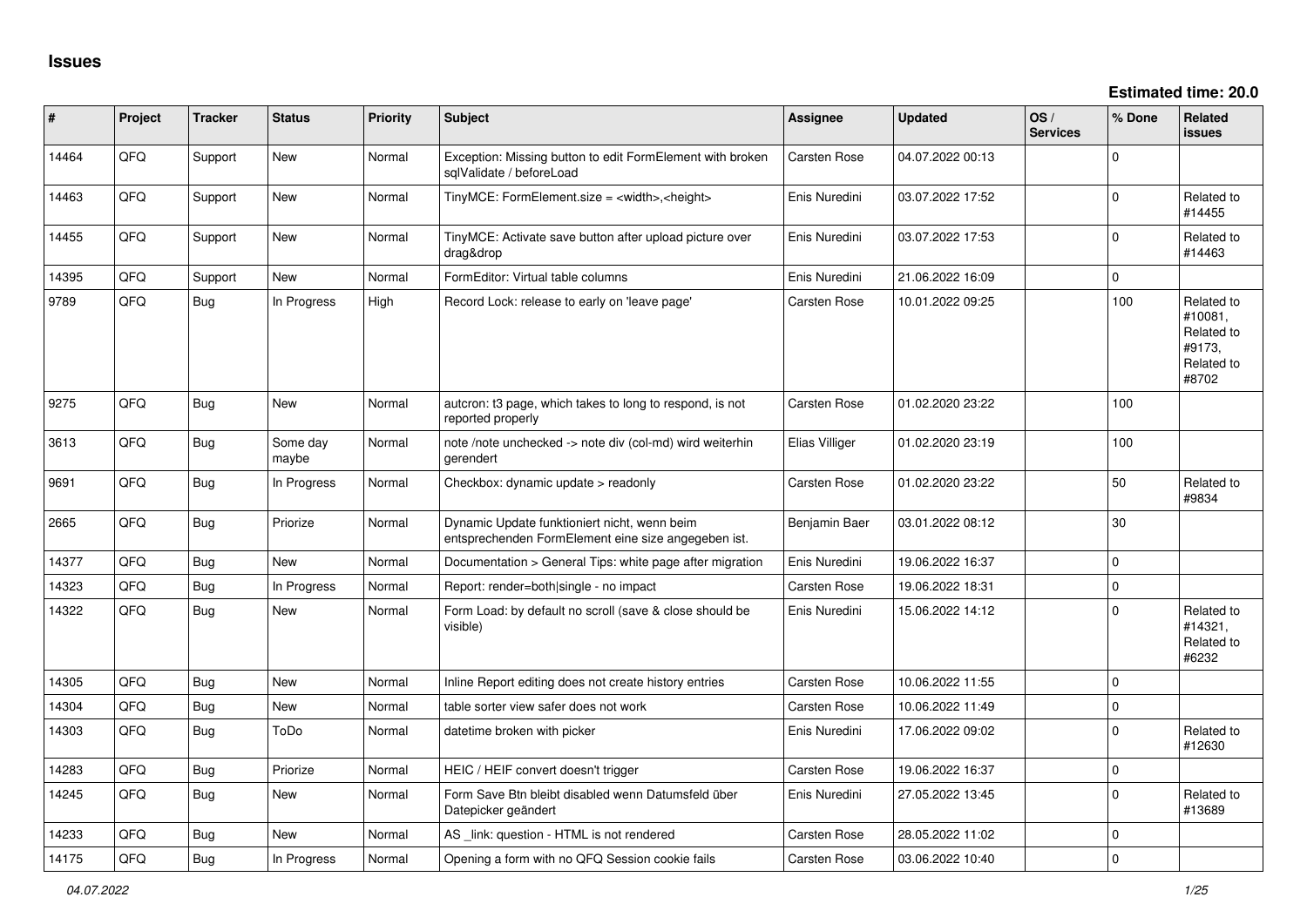| #     | Project | <b>Tracker</b> | <b>Status</b> | <b>Priority</b> | <b>Subject</b>                                                                                                                                      | Assignee            | <b>Updated</b>   | OS/<br><b>Services</b> | % Done      | Related<br><b>issues</b>                         |
|-------|---------|----------------|---------------|-----------------|-----------------------------------------------------------------------------------------------------------------------------------------------------|---------------------|------------------|------------------------|-------------|--------------------------------------------------|
| 14091 | QFQ     | <b>Bug</b>     | <b>New</b>    | Normal          | inconsistent template path for twig                                                                                                                 | <b>Carsten Rose</b> | 19.04.2022 18:36 |                        | $\Omega$    |                                                  |
| 14077 | QFQ     | <b>Bug</b>     | New           | Normal          | As _link: Attribute 'class' missing by r:1 and r:3 - but should<br>set                                                                              | <b>Carsten Rose</b> | 28.05.2022 11:02 |                        | $\Omega$    | Related to<br>#5342,<br>Related to<br>#4343      |
| 13943 | QFQ     | <b>Bug</b>     | Priorize      | Normal          | unable to find formgroup                                                                                                                            | Enis Nuredini       | 28.05.2022 11:03 |                        | $\mathbf 0$ |                                                  |
| 13899 | QFQ     | <b>Bug</b>     | ToDo          | Normal          | Selenium: zum laufen bringen                                                                                                                        | Enis Nuredini       | 25.03.2022 10:24 |                        | 0           |                                                  |
| 13767 | QFQ     | <b>Bug</b>     | Feedback      | Normal          | date/time-picker: required shows up/down button orange                                                                                              | Enis Nuredini       | 16.05.2022 23:16 |                        | $\mathbf 0$ |                                                  |
| 13716 | QFQ     | <b>Bug</b>     | New           | High            | Firefox ask to store username/password                                                                                                              | Enis Nuredini       | 30.05.2022 09:31 |                        | $\mathbf 0$ | Related to<br>#13827                             |
| 13706 | QFQ     | <b>Bug</b>     | <b>New</b>    | Normal          | Wrong CheckType in FieldElement LastStatus of Form Cron                                                                                             | <b>Carsten Rose</b> | 21.01.2022 18:20 |                        | $\mathbf 0$ |                                                  |
| 13689 | QFQ     | <b>Bug</b>     | New           | Normal          | Enter auf Eingabefeld mit ungültigem Wert führt zu blurry<br>Seite                                                                                  | Enis Nuredini       | 28.05.2022 10:53 |                        | $\Omega$    | Related to<br>#14245, Has<br>duplicate<br>#11891 |
| 13659 | QFQ     | <b>Bug</b>     | New           | Normal          | wrong sanitize class applied to R-store                                                                                                             | Carsten Rose        | 15.01.2022 14:23 |                        | $\mathbf 0$ |                                                  |
| 13647 | QFQ     | <b>Bug</b>     | <b>New</b>    | Normal          | Autofocus funktioniert nicht auf Chrome                                                                                                             | Benjamin Baer       | 19.03.2022 17:44 |                        | $\mathbf 0$ |                                                  |
| 13592 | QFQ     | Bug            | New           | Normal          | QFQ Build Queue: das vergeben von Tags klappt nicht. Es<br>werden keine Releases gebaut.                                                            | Carsten Rose        | 19.03.2022 17:45 |                        | $\mathbf 0$ |                                                  |
| 13528 | QFQ     | <b>Bug</b>     | New           | Normal          | qfq.io > releases: es wird kein neues Release angelegt                                                                                              | Benjamin Baer       | 19.03.2022 17:46 |                        | 0           |                                                  |
| 13460 | QFQ     | <b>Bug</b>     | <b>New</b>    | Normal          | Doc: Password set/reset  password should not processed<br>with 'html encode'                                                                        | Carsten Rose        | 19.03.2022 17:46 |                        | $\mathbf 0$ |                                                  |
| 13451 | QFQ     | <b>Bug</b>     | New           | Normal          | Character Counter / Max Character: Problem in Safari                                                                                                | Carsten Rose        | 15.04.2022 17:18 |                        | $\mathbf 0$ |                                                  |
| 13332 | QFQ     | <b>Bug</b>     | New           | Normal          | Multi Form: Required Felder werden visuell nicht markiert.                                                                                          | <b>Carsten Rose</b> | 19.03.2022 17:47 |                        | $\mathbf 0$ |                                                  |
| 13331 | QFQ     | <b>Bug</b>     | <b>New</b>    | Normal          | Multi Form: Clear Icon misplaced                                                                                                                    | <b>Carsten Rose</b> | 19.03.2022 17:47 |                        | $\mathbf 0$ |                                                  |
| 12989 | QFQ     | <b>Bug</b>     | New           | Normal          | empty string does not trigger dynamic update                                                                                                        | Enis Nuredini       | 28.05.2022 11:09 |                        | $\mathbf 0$ |                                                  |
| 12974 | QFQ     | <b>Bug</b>     | <b>New</b>    | High            | Sanitize Queries in Action-Elements                                                                                                                 | <b>Carsten Rose</b> | 07.12.2021 17:19 |                        | $\mathbf 0$ |                                                  |
| 12716 | QFQ     | <b>Bug</b>     | New           | Normal          | template group: Pattern only applied to first instance                                                                                              | <b>Carsten Rose</b> | 19.03.2022 17:47 |                        | $\mathbf 0$ |                                                  |
| 12714 | QFQ     | <b>Bug</b>     | New           | Normal          | Conversion of GIF to PDF broken when GIF contains Alpha.                                                                                            | <b>Carsten Rose</b> | 19.03.2022 17:49 |                        | $\mathbf 0$ |                                                  |
| 12702 | QFQ     | <b>Bug</b>     | New           | High            | templateGroup: broken in multiDb Setup                                                                                                              | Carsten Rose        | 14.12.2021 16:02 |                        | $\mathbf 0$ |                                                  |
| 12670 | QFQ     | Bug            | New           | High            | Dropdown-Menu classes können nicht mehr angegeben<br>werden                                                                                         | Carsten Rose        | 07.12.2021 17:19 |                        | 0           |                                                  |
| 12581 | QFQ     | Bug            | New           | Normal          | Form.forward=close: Record 'new' in new browser tab ><br>save (& close) >> Form is not reloaded with new created<br>record id and stays in mode=new | Carsten Rose        | 19.03.2022 17:48 |                        | $\mathbf 0$ |                                                  |
| 12546 | QFQ     | Bug            | Feedback      | Normal          | Branch 'Development' - Unit Tests mit dirty workaround<br>angepasst                                                                                 | Carsten Rose        | 19.03.2022 17:48 |                        | 0           |                                                  |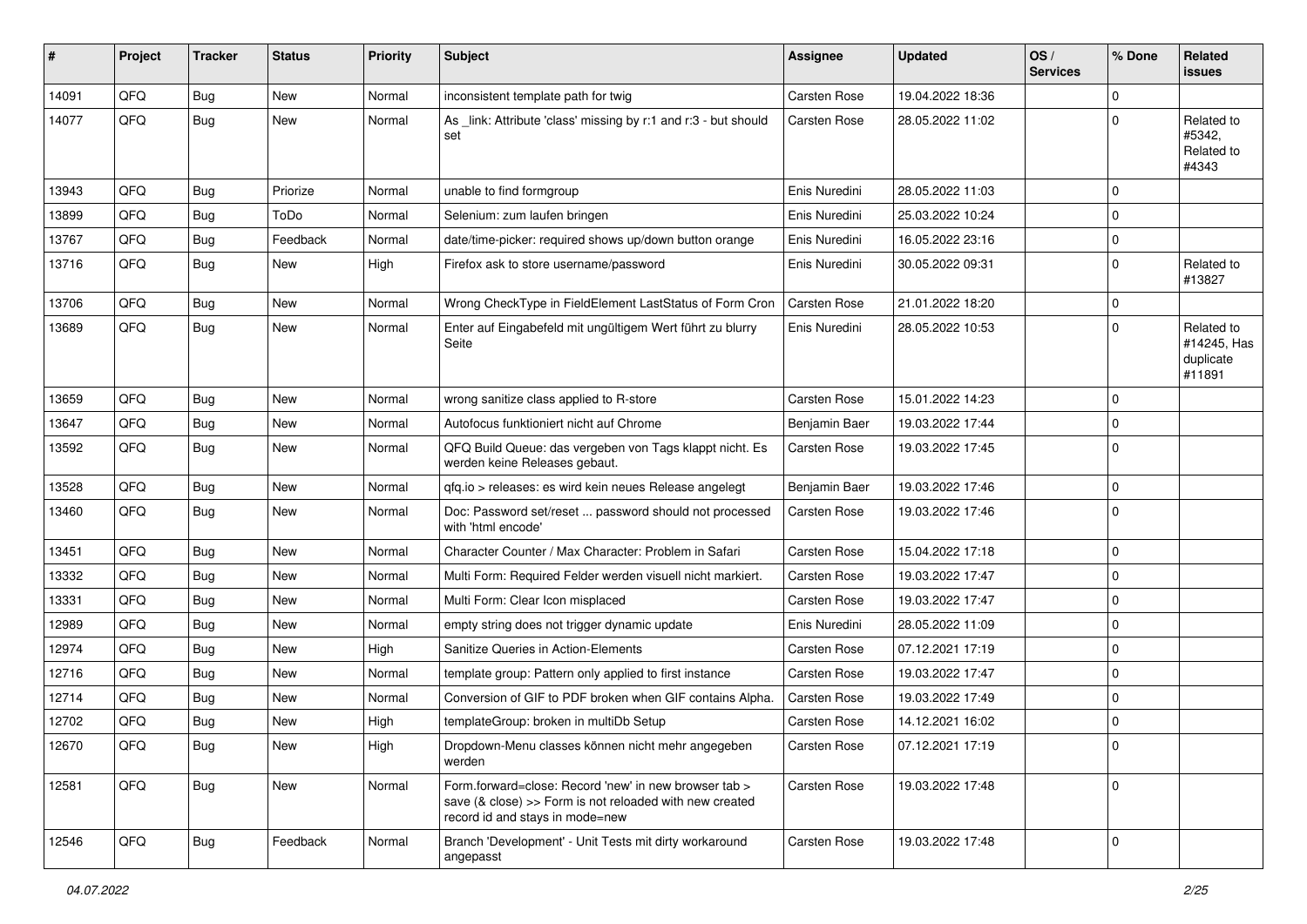| #     | Project | <b>Tracker</b> | <b>Status</b> | <b>Priority</b> | <b>Subject</b>                                                                          | <b>Assignee</b>     | <b>Updated</b>   | OS/<br><b>Services</b> | % Done      | Related<br><b>issues</b>                      |
|-------|---------|----------------|---------------|-----------------|-----------------------------------------------------------------------------------------|---------------------|------------------|------------------------|-------------|-----------------------------------------------|
| 12545 | QFQ     | Bug            | <b>New</b>    | Urgent          | sql.log not created / updated                                                           | <b>Carsten Rose</b> | 14.12.2021 16:02 |                        | $\Omega$    |                                               |
| 12520 | QFQ     | Bug            | <b>New</b>    | Normal          | Switch FE User: still active even FE User session expired                               | <b>Carsten Rose</b> | 19.03.2022 17:48 |                        | $\Omega$    |                                               |
| 12513 | QFQ     | Bug            | New           | High            | Implement server side check of maxlength                                                | <b>Carsten Rose</b> | 07.12.2021 17:19 |                        | $\Omega$    |                                               |
| 12512 | QFQ     | Bug            | <b>New</b>    | Normal          | Some MySQL Installation can't use 'stored procedures'                                   | <b>Carsten Rose</b> | 19.03.2022 17:48 |                        | $\mathbf 0$ |                                               |
| 12508 | QFQ     | Bug            | In Progress   | High            | gfg Form: sendMail                                                                      | Karin Niffeler      | 19.03.2022 17:48 |                        | $\mathbf 0$ |                                               |
| 12468 | QFQ     | Bug            | <b>New</b>    | Urgent          | Form: update Form.title after save                                                      | <b>Carsten Rose</b> | 03.05.2021 21:12 |                        | $\mathbf 0$ |                                               |
| 12463 | QFQ     | <b>Bug</b>     | ToDo          | High            | QFQ Function: 'function' and 'sql' on same level - output of<br>sal is shown two times. | Carsten Rose        | 15.12.2021 16:31 |                        | $\Omega$    |                                               |
| 12395 | QFQ     | Bug            | ToDo          | High            | QFQ Function: Result two times shown                                                    | Carsten Rose        | 18.02.2022 08:59 |                        | $\Omega$    |                                               |
| 12327 | QFQ     | Bug            | <b>New</b>    | Normal          | Copy to clipboard: Glyphicon can not be changed                                         | Carsten Rose        | 27.12.2021 17:59 |                        | $\mathbf 0$ |                                               |
| 12325 | QFQ     | <b>Bug</b>     | Priorize      | Normal          | MultiDB form.dblndex not working for report syntax                                      | Carsten Rose        | 07.09.2021 13:37 |                        | $\Omega$    | Related to<br>#12145,<br>Related to<br>#12314 |
| 12187 | QFQ     | Bug            | <b>New</b>    | Normal          | Trigger FormAsFile() via Report: probably problem with multi   Carsten Rose<br>DB setup |                     | 20.03.2021 21:20 |                        | $\Omega$    |                                               |
| 12133 | QFQ     | Bug            | <b>New</b>    | Normal          | NPM, phpSpreadSheet aktualisieren                                                       | <b>Carsten Rose</b> | 15.03.2021 09:04 |                        | $\mathbf 0$ |                                               |
| 12066 | QFQ     | Bug            | <b>New</b>    | High            | enterAsSubmit: Forward wird nicht ausgeführt                                            | Enis Nuredini       | 29.05.2022 09:23 |                        | $\Omega$    |                                               |
| 12045 | QFQ     | Bug            | <b>New</b>    | Normal          | templateGroup afterSave FE: Aufruf ohne<br>sqlHonorFormElements funktioniert nicht      | Carsten Rose        | 18.02.2021 16:33 |                        | $\Omega$    |                                               |
| 12040 | QFQ     | Bug            | <b>New</b>    | Normal          | FE Mode 'hidden' für zwei FEs auf einer Zeile                                           | <b>Carsten Rose</b> | 18.02.2021 10:13 |                        | $\Omega$    |                                               |
| 11752 | QFQ     | Bug            | <b>New</b>    | Normal          | checkbox renders multiple input elements with same name                                 | Carsten Rose        | 17.12.2020 14:58 |                        | $\Omega$    | Related to<br>#11750                          |
| 11715 | QFQ     | Bug            | <b>New</b>    | Normal          | acceptZeroAsRequired and requiredOffButMark do not<br>coincide                          |                     | 08.12.2020 12:13 |                        | $\mathbf 0$ |                                               |
| 11695 | QFQ     | Bug            | <b>New</b>    | Normal          | MultiForm required FE Error                                                             | <b>Carsten Rose</b> | 04.12.2020 13:34 |                        | $\mathbf 0$ |                                               |
| 11668 | QFQ     | Bug            | <b>New</b>    | Normal          | Play function.sql - problem with mysql                                                  | <b>Carsten Rose</b> | 03.05.2021 20:48 |                        | $\mathbf 0$ |                                               |
| 11667 | QFQ     | Bug            | <b>New</b>    | Normal          | MySQL mariadb-server-10.3: Incorrect datetime value                                     | <b>Carsten Rose</b> | 03.05.2021 20:48 |                        | $\mathbf 0$ |                                               |
| 11630 | QFQ     | Bug            | Feedback      | High            | Bitte check ob CALL() in 20.11.0 noch so funktioniert wie in<br>20.4.1                  | Enis Nuredini       | 28.05.2022 13:45 |                        | $\Omega$    | Related to<br>#11325                          |
| 11522 | QFQ     | Bug            | New           | Normal          | Aus/Einblenden von Reitern                                                              |                     | 13.11.2020 14:58 |                        | $\mathbf 0$ |                                               |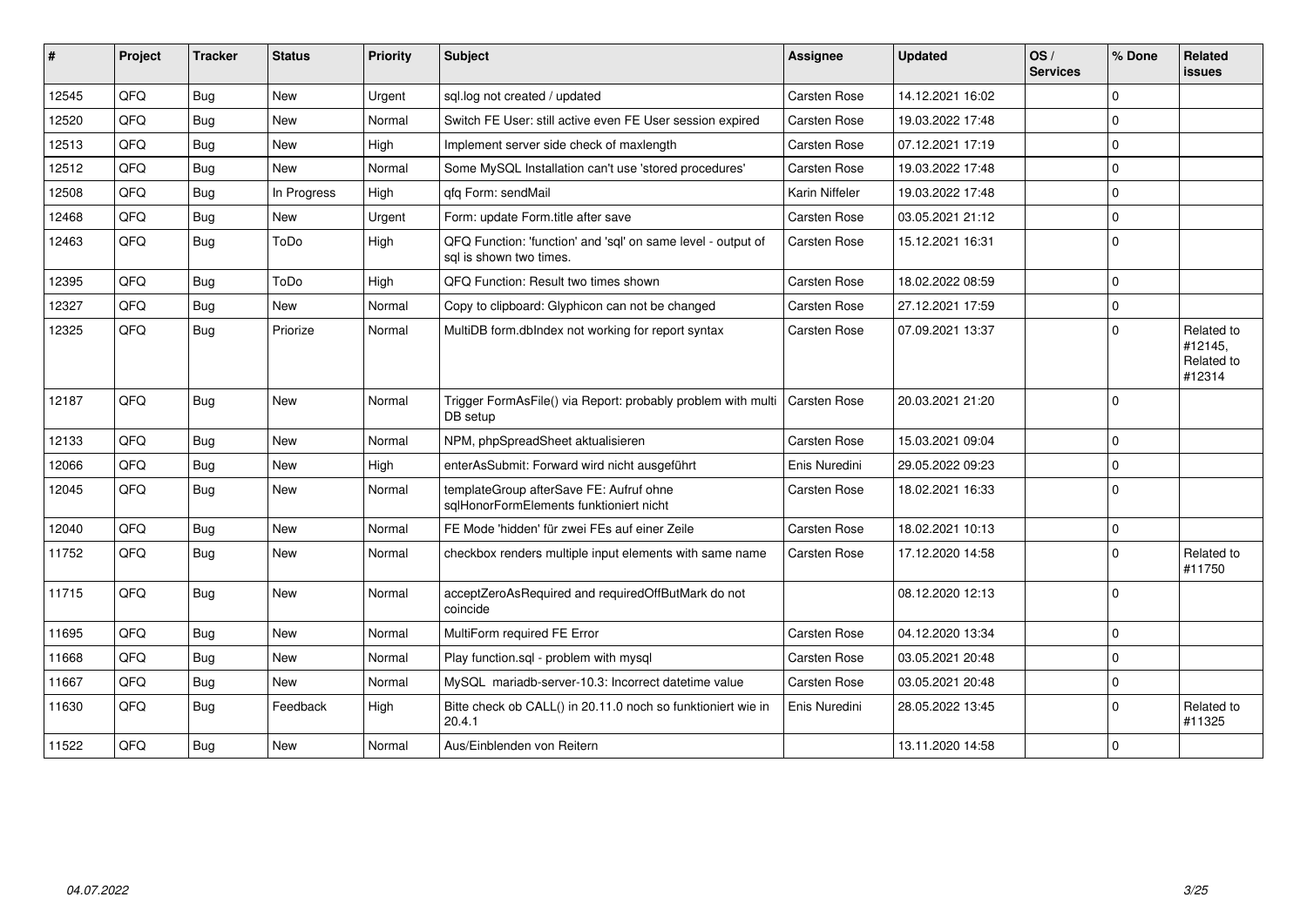| #     | Project | <b>Tracker</b> | <b>Status</b> | <b>Priority</b> | <b>Subject</b>                                                                      | Assignee            | <b>Updated</b>   | OS/<br><b>Services</b> | % Done      | Related<br><b>issues</b>                                                                                                       |
|-------|---------|----------------|---------------|-----------------|-------------------------------------------------------------------------------------|---------------------|------------------|------------------------|-------------|--------------------------------------------------------------------------------------------------------------------------------|
| 11517 | QFQ     | <b>Bug</b>     | In Progress   | Normal          | extraButtonInfo Broken for multiple FormElements                                    | Carsten Rose        | 12.05.2022 13:12 |                        | $\Omega$    | Related to<br>#7890,<br>Related to<br>#3811. Has<br>duplicate<br>#10905, Has<br>duplicate<br>#10553, Has<br>duplicate<br>#6779 |
| 11347 | QFQ     | Bug            | Feedback      | Normal          | If Bedingungen funktionieren nicht korrekt                                          | Christoph Fuchs     | 21.03.2021 20:37 |                        | $\mathbf 0$ |                                                                                                                                |
| 11239 | QFQ     | Bug            | New           | Normal          | Radiobutton (plain): horizontales Rendern abhängig vom<br>Datentyp in der Datenbank | Carsten Rose        | 30.09.2020 18:37 |                        | $\Omega$    |                                                                                                                                |
| 11237 | QFQ     | <b>Bug</b>     | New           | High            | Radiobutton / parameter.buttonClass= btn-default - kein dirty<br>Trigger            | Benjamin Baer       | 03.05.2021 21:12 |                        | 0           | Related to<br>#10766                                                                                                           |
| 11195 | QFQ     | Bug            | New           | Low             | Dynamic Update: Note not updated if new text is empty<br>(v20.4)                    |                     | 25.09.2020 11:14 |                        | $\mathbf 0$ |                                                                                                                                |
| 11057 | QFQ     | Bug            | New           | High            | Checkboxes ohne span.checkmark im Report werden<br>ausgeblendet                     | Benjamin Baer       | 03.05.2021 21:12 |                        | $\mathbf 0$ | Related to<br>#11039                                                                                                           |
| 10937 | QFQ     | Bug            | New           | Normal          | Fehler mit abhängigen Select- Feldern beim Positionieren                            | Carsten Rose        | 12.11.2020 23:45 |                        | $\mathbf 0$ |                                                                                                                                |
| 10890 | QFQ     | Bug            | New           | Normal          | AutoCron hangs                                                                      |                     | 20.07.2020 13:56 |                        | 0           |                                                                                                                                |
| 10766 | QFQ     | <b>Bug</b>     | New           | High            | Radiobutton / parameter.buttonClass=btn-default: dynamic<br>update                  |                     | 03.05.2021 21:12 |                        | $\mathbf 0$ | Related to<br>#11237                                                                                                           |
| 10759 | QFQ     | <b>Bug</b>     | New           | Normal          | emptyMeansNull - Feld falsch aktualisiert                                           |                     | 12.11.2020 23:45 |                        | $\mathbf 0$ |                                                                                                                                |
| 10704 | QFQ     | <b>Bug</b>     | New           | Normal          | wkhtml problem rendering fullCalendar.js / fabric.js >><br>successor: puppeteer     | Carsten Rose        | 12.11.2020 23:45 |                        | $\Omega$    | Related to<br>#5024,<br>Related to<br>#4650,<br>Related to<br>#10715                                                           |
| 10661 | QFQ     | Bug            | In Progress   | Normal          | Typo3 Warnungen                                                                     | Carsten Rose        | 07.09.2021 13:23 |                        | $\Omega$    | Related to<br>#12440                                                                                                           |
| 10658 | QFQ     | Bug            | New           | Normal          | processReadOnly broken                                                              | Carsten Rose        | 27.05.2020 17:55 |                        | 0           |                                                                                                                                |
| 10640 | QFQ     | Bug            | <b>New</b>    | High            | TypeAhead Tag: FE editierbar trotz readOnly                                         | <b>Carsten Rose</b> | 03.05.2021 21:12 |                        | $\mathbf 0$ | Related to<br>#7795                                                                                                            |
| 10588 | QFQ     | <b>Bug</b>     | New           | Normal          | typeahed Tag: Doku anpassen                                                         | Carsten Rose        | 12.11.2020 23:45 |                        | $\mathbf 0$ |                                                                                                                                |
| 10508 | QFQ     | <b>Bug</b>     | New           | High            | Multi Form broken on Multi DB Instance                                              | Carsten Rose        | 03.05.2021 21:12 |                        | $\mathbf 0$ |                                                                                                                                |
| 10506 | QFQ     | <b>Bug</b>     | New           | High            | Template Group broken on MultiDB instance                                           | Carsten Rose        | 03.05.2021 21:12 |                        | $\mathbf 0$ | Related to<br>#10505                                                                                                           |
| 10324 | QFQ     | <b>Bug</b>     | New           | Normal          | Excel Export mit Template funktioniert nur, wenn Template<br>vor uid kommt          |                     | 30.03.2020 11:20 |                        | $\mathbf 0$ | Related to<br>#10257                                                                                                           |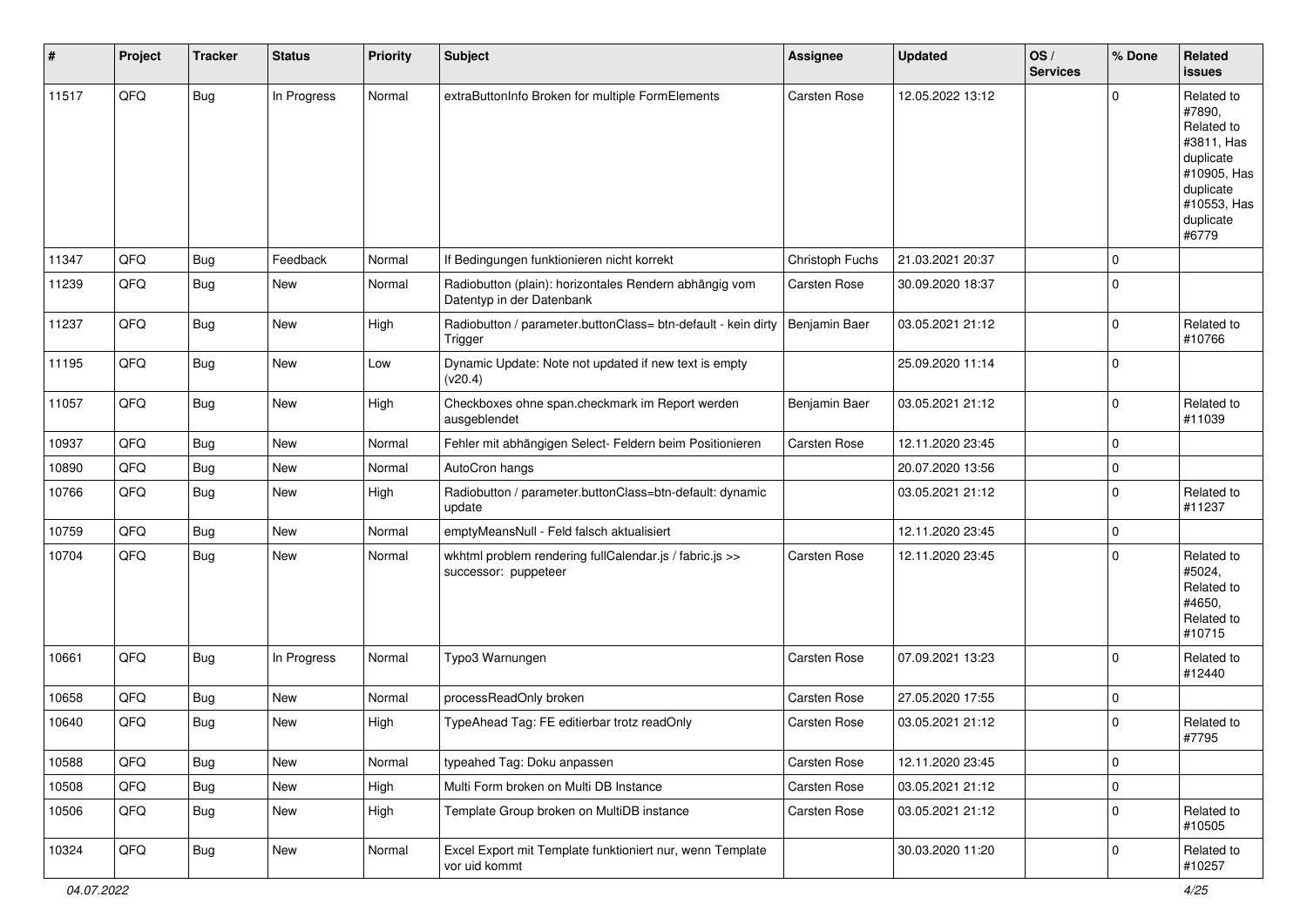| #     | Project | <b>Tracker</b> | <b>Status</b>     | <b>Priority</b> | <b>Subject</b>                                                                                           | <b>Assignee</b>     | <b>Updated</b>   | OS/<br><b>Services</b> | % Done      | Related<br><b>issues</b>                                                |
|-------|---------|----------------|-------------------|-----------------|----------------------------------------------------------------------------------------------------------|---------------------|------------------|------------------------|-------------|-------------------------------------------------------------------------|
| 10322 | QFQ     | Bug            | <b>New</b>        | Normal          | FormElement / Radio: missing column 'enum' >> FE not<br>reported                                         | <b>Carsten Rose</b> | 07.05.2020 09:37 |                        | $\Omega$    |                                                                         |
| 10082 | QFQ     | Bug            | <b>New</b>        | Normal          | FE.type=SELECT - 'sanatize' Class                                                                        | <b>Carsten Rose</b> | 07.05.2020 09:36 |                        | $\mathbf 0$ | Related to<br>#10081                                                    |
| 10081 | QFQ     | Bug            | New               | High            | Stale record lock after 'forbidden' character                                                            | <b>Carsten Rose</b> | 03.05.2021 21:12 |                        | $\mathbf 0$ | Related to<br>#10082,<br>Related to<br>#9789                            |
| 9975  | QFQ     | <b>Bug</b>     | Priorize          | Normal          | Dropdown Menu: 'r:3' broken                                                                              | Carsten Rose        | 01.02.2020 10:13 |                        | $\Omega$    |                                                                         |
| 9958  | QFQ     | <b>Bug</b>     | Priorize          | Normal          | Broken subrecord query: no error message                                                                 | Carsten Rose        | 05.02.2021 15:15 |                        | $\mathbf 0$ |                                                                         |
| 9947  | QFQ     | Bug            | Priorize          | Normal          | Unwanted error message if missing 'typeAheadSqlPrefetch'                                                 | <b>Carsten Rose</b> | 01.02.2020 10:13 |                        | $\mathbf 0$ |                                                                         |
| 9898  | QFQ     | <b>Bug</b>     | Feedback          | Normal          | Formular trotz Timeout gespeichert                                                                       | Benjamin Baer       | 01.02.2020 15:56 |                        | $\pmb{0}$   |                                                                         |
| 9862  | QFQ     | <b>Bug</b>     | Priorize          | Normal          | Failed writing to sql mail qfq.log should throw an exception                                             | Carsten Rose        | 01.02.2020 10:13 |                        | $\mathbf 0$ |                                                                         |
| 9855  | QFQ     | <b>Bug</b>     | New               | Normal          | <b>Required Check</b>                                                                                    |                     | 01.02.2020 15:56 |                        | $\mathbf 0$ |                                                                         |
| 9834  | QFQ     | <b>Bug</b>     | Priorize          | Normal          | Input elements with tag 'disabled' are missing on<br>form-submit: server option 'processReadOnly' broken | <b>Carsten Rose</b> | 07.12.2021 16:43 |                        | $\Omega$    | Related to<br>#9691,<br>Related to<br>#5305, Has<br>duplicate<br>#12331 |
| 9783  | QFQ     | Bug            | New               | Normal          | Email with special characters                                                                            | <b>Carsten Rose</b> | 01.02.2020 23:22 |                        | $\Omega$    |                                                                         |
| 9773  | QFQ     | <b>Bug</b>     | New               | Normal          | form.parameter.formModeGlobal=requiredOff                                                                | Carsten Rose        | 01.02.2020 15:56 |                        | $\mathbf 0$ |                                                                         |
| 9669  | QFQ     | <b>Bug</b>     | Some day<br>maybe | Normal          | Checkbox / Template Group: radio/checkbox visible broken<br>after 'add'                                  | <b>Carsten Rose</b> | 16.06.2021 13:47 |                        | $\mathbf 0$ | Related to<br>#8091                                                     |
| 9535  | QFQ     | <b>Bug</b>     | Feedback          | Normal          | Report:  AS '_vertical' - column to wide - vertical >> rot45,<br>rot <sub>90</sub>                       | Benjamin Baer       | 01.02.2020 15:56 |                        | $\mathbf 0$ |                                                                         |
| 9534  | QFQ     | <b>Bug</b>     | Priorize          | Urgent          | FE.type=upload: 'Unknown Mode: ID"                                                                       | <b>Carsten Rose</b> | 03.05.2021 21:14 |                        | $\Omega$    | Related to<br>#9532                                                     |
| 9533  | QFQ     | Bug            | New               | Normal          | FE.type=upload: Check in 'beforeSave' if upload is given                                                 | <b>Carsten Rose</b> | 01.02.2020 23:22 |                        | $\mathbf 0$ | Related to<br>#11523                                                    |
| 9531  | QFQ     | <b>Bug</b>     | New               | High            | FE File: Dynamic Update / modeSql / required detected even<br>it not set                                 | <b>Carsten Rose</b> | 11.06.2021 20:32 |                        | $\Omega$    | Related to<br>#12398                                                    |
| 9347  | QFQ     | <b>Bug</b>     | New               | High            | FE.type=upload with dynamic show/hidden: required not<br>detected                                        | Carsten Rose        | 12.06.2021 10:40 |                        | $\Omega$    | Related to<br>#5305,<br>Related to<br>#12398                            |
| 9317  | QFQ     | Bug            | <b>New</b>        | Normal          | FE.type=note: with dynamic show/hidden an empty label<br>causes trouble                                  | <b>Carsten Rose</b> | 01.02.2020 23:22 |                        | $\mathbf 0$ |                                                                         |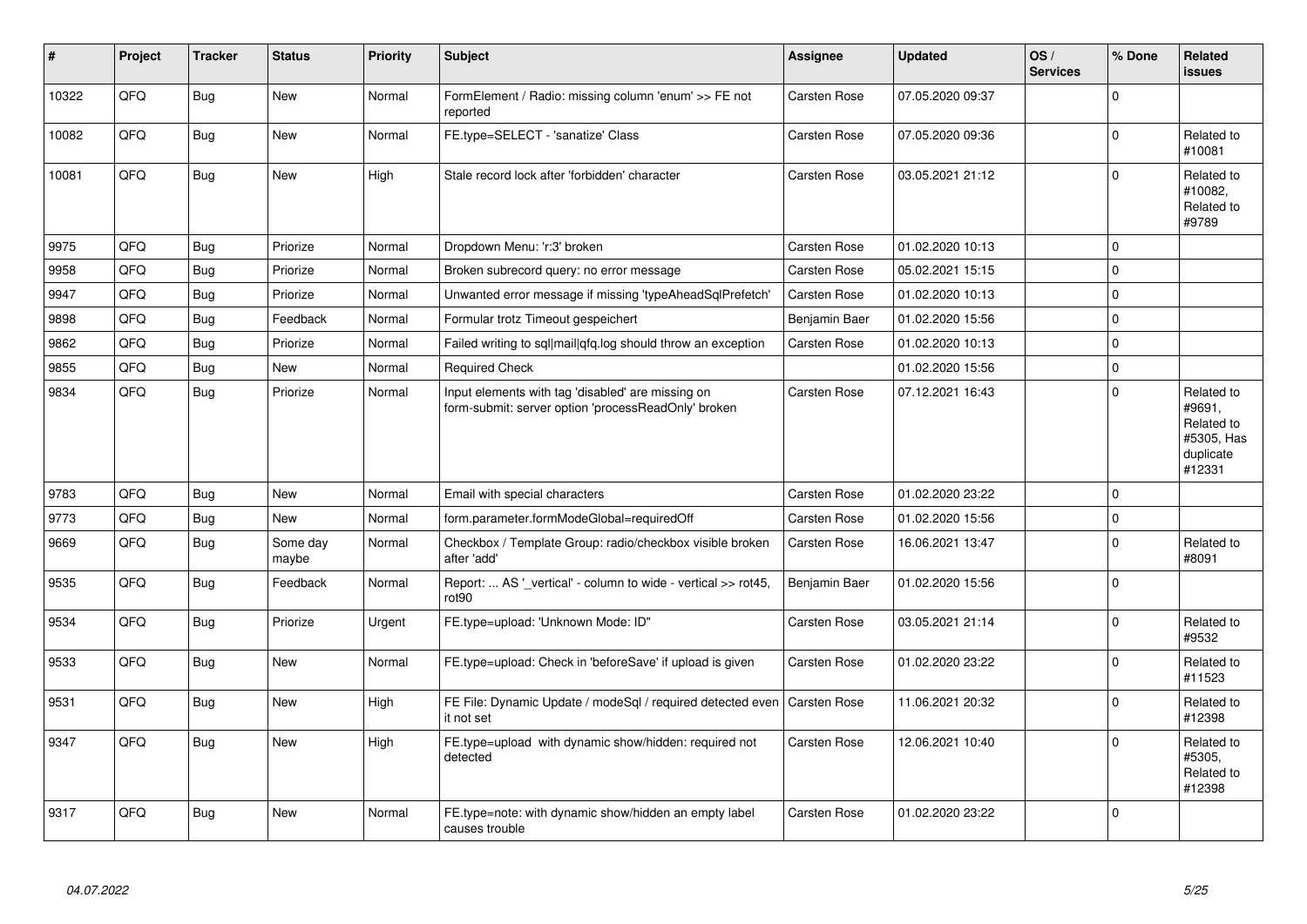| #    | Project | <b>Tracker</b> | <b>Status</b>     | <b>Priority</b> | <b>Subject</b>                                                                 | Assignee            | <b>Updated</b>   | OS/<br><b>Services</b> | % Done      | Related<br><b>issues</b>  |
|------|---------|----------------|-------------------|-----------------|--------------------------------------------------------------------------------|---------------------|------------------|------------------------|-------------|---------------------------|
| 9281 | QFQ     | <b>Bug</b>     | Some day<br>maybe | Normal          | Allow STRICT_TRANS_TABLES                                                      | <b>Carsten Rose</b> | 02.01.2021 18:43 |                        | $\mathbf 0$ |                           |
| 9177 | QFQ     | <b>Bug</b>     | <b>New</b>        | Normal          | Bug? QFQ tries to save an action FE, which has real<br>existing column name    | Carsten Rose        | 01.02.2020 23:22 |                        | $\mathbf 0$ |                           |
| 9173 | QFQ     | Bug            | Priorize          | Urgent          | Stale Record Lock: Firefox                                                     | <b>Carsten Rose</b> | 03.05.2021 21:14 |                        | $\Omega$    | Related to<br>#9789       |
| 9127 | QFQ     | Bug            | <b>New</b>        | Normal          | Error Message: change 'roll over' color - text not readable                    | Carsten Rose        | 01.02.2020 23:22 |                        | $\mathbf 0$ |                           |
| 9126 | QFQ     | <b>Bug</b>     | Some day<br>maybe | Normal          | hidden Form elements are present in page source                                |                     | 02.01.2021 18:41 |                        | $\Omega$    |                           |
| 9121 | QFQ     | <b>Bug</b>     | Priorize          | High            | sip links have r and dblndexData set                                           | <b>Carsten Rose</b> | 12.06.2021 10:41 |                        | $\mathbf 0$ |                           |
| 9077 | QFQ     | Bug            | New               | Normal          | typeAheadSql: report broken SQL                                                | Carsten Rose        | 29.06.2022 22:35 |                        | $\Omega$    | Related to<br>#4018       |
| 9024 | QFQ     | <b>Bug</b>     | Some day<br>maybe | Normal          | QFQ Einarbeitung                                                               |                     | 01.02.2020 15:56 |                        | $\mathbf 0$ |                           |
| 9020 | QFQ     | Bug            | Some day<br>maybe | Normal          | radio mit buttonClass und dynamicUpdate lassen sich nicht<br>kombinieren       |                     | 11.12.2019 16:01 |                        | $\mathbf 0$ |                           |
| 9013 | QFQ     | Bug            | New               | Normal          | Error in Twig template not handled                                             | Carsten Rose        | 20.10.2021 13:43 |                        | $\Omega$    |                           |
| 8891 | QFQ     | Bug            | <b>New</b>        | High            | formSubmitLog: do not log passwords                                            | Enis Nuredini       | 25.03.2022 09:06 |                        | $\mathbf 0$ |                           |
| 8668 | QFQ     | <b>Bug</b>     | <b>New</b>        | High            | Pill disabled: dyamic mode 'hidden' not respected - FE is still<br>required    | <b>Carsten Rose</b> | 03.05.2021 21:14 |                        | $\mathbf 0$ |                           |
| 8431 | QFQ     | Bug            | New               | High            | autocron.php with wrong path                                                   | <b>Carsten Rose</b> | 03.05.2021 21:14 |                        | $\mathbf 0$ |                           |
| 8316 | QFQ     | Bug            | Feedback          | Normal          | Documentation/Behaviour for Nested Queries and<br>Record-Store confusing       | Nicola Chiapolini   | 20.11.2019 09:14 |                        | $\mathbf 0$ |                           |
| 8106 | QFQ     | Bug            | Some day<br>maybe | Normal          | Dynamic Update: Feld kann nicht auf empty zurückgesetzt<br>werden              | Carsten Rose        | 11.12.2019 16:01 |                        | $\mathbf 0$ |                           |
| 8083 | QFQ     | <b>Bug</b>     | <b>New</b>        | High            | FormEditor: primary table list does not respect<br>'indexDb={{indexData:Y}}'   | <b>Carsten Rose</b> | 03.05.2021 21:14 |                        | $\Omega$    | Has<br>duplicate<br>#6678 |
| 8049 | QFQ     | Bug            | <b>New</b>        | Normal          | FE.type=note, column 'value': text moves some pixel to top<br>after save       | Carsten Rose        | 01.02.2020 23:22 |                        | $\mathbf 0$ |                           |
| 8037 | QFQ     | <b>Bug</b>     | Priorize          | Normal          | FE.type=upload (advanced mode): {{slaveld:V}} missing<br>during dynamic update | Carsten Rose        | 01.02.2020 10:13 |                        | $\mathbf 0$ |                           |
| 7899 | QFQ     | <b>Bug</b>     | New               | High            | Fe.type=password / retype / required: always complain<br>about missing value   | <b>Carsten Rose</b> | 03.05.2021 21:14 |                        | $\mathbf 0$ |                           |
| 7890 | QFQ     | Bug            | New               | Normal          | FormElement 'required': extraButtonInfo not aligned                            | <b>Carsten Rose</b> | 11.06.2021 21:17 |                        | $\Omega$    | Related to<br>#11517      |
| 7795 | QFQ     | <b>Bug</b>     | <b>New</b>        | Normal          | Readonly Form: Typeahead-Felder                                                | Carsten Rose        | 01.02.2020 23:22 |                        | $\Omega$    | Related to<br>#10640      |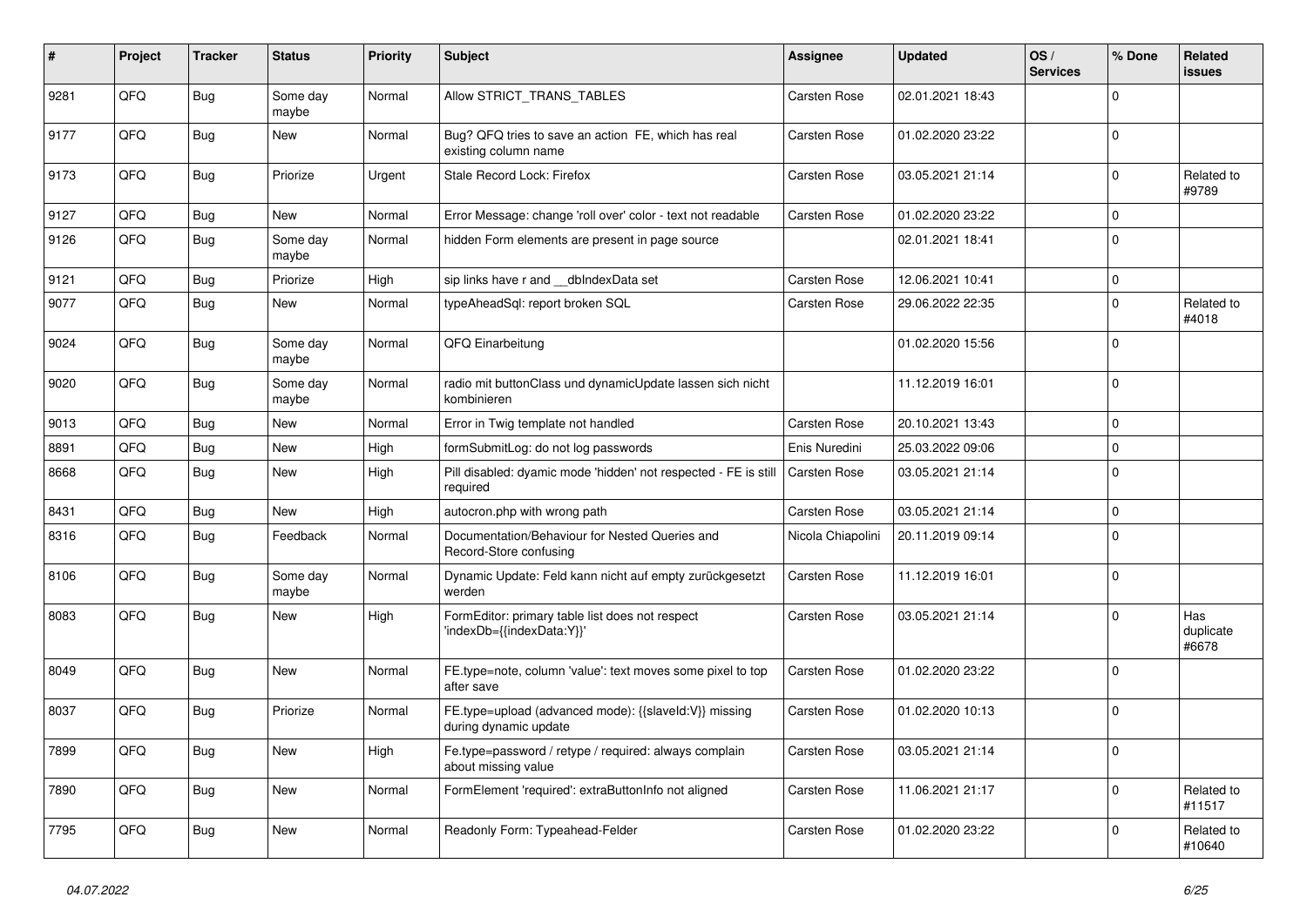| #    | Project | <b>Tracker</b> | <b>Status</b>     | <b>Priority</b> | Subject                                                                                                          | <b>Assignee</b>     | <b>Updated</b>   | OS/<br><b>Services</b> | % Done      | Related<br><b>issues</b> |
|------|---------|----------------|-------------------|-----------------|------------------------------------------------------------------------------------------------------------------|---------------------|------------------|------------------------|-------------|--------------------------|
| 7685 | QFQ     | Bug            | New               | Normal          | Open FormElement from QFQ error message and save<br>modified record: error about missing {{formId:F}}            | <b>Carsten Rose</b> | 01.02.2020 23:22 |                        | $\mathbf 0$ |                          |
| 7656 | QFQ     | Bug            | Priorize          | Normal          | FE with required, 'pattern' and 'extraButtonLock': always<br>complain about missing value                        | Carsten Rose        | 01.02.2020 10:13 |                        | $\mathbf 0$ |                          |
| 7650 | QFQ     | Bug            | New               | High            | Optional do not show 'required' sign on FormElement                                                              | <b>Carsten Rose</b> | 03.05.2021 21:14 |                        | $\mathbf 0$ |                          |
| 7616 | QFQ     | Bug            | Priorize          | Normal          | Selectlist with Enum & Dynamic Update                                                                            | Carsten Rose        | 01.02.2020 10:13 |                        | $\mathbf 0$ |                          |
| 7574 | QFQ     | <b>Bug</b>     | New               | Normal          | Substitute error: form element not reported / dont parse<br>Form.note                                            | Carsten Rose        | 01.02.2020 23:21 |                        | $\mathbf 0$ |                          |
| 7547 | QFQ     | Bug            | <b>New</b>        | Normal          | Error Message in afterSave: wrong parameter column<br>reported                                                   | Carsten Rose        | 01.02.2020 23:22 |                        | $\mathbf 0$ |                          |
| 7524 | QFQ     | Bug            | <b>New</b>        | Normal          | QFQ throws a 'General Error' if 'fileadmin/protected/log/' is<br>not writeable                                   | Carsten Rose        | 01.02.2020 23:22 |                        | $\mathbf 0$ |                          |
| 7513 | QFQ     | <b>Bug</b>     | <b>New</b>        | Normal          | Radios not correct aligned                                                                                       | <b>Carsten Rose</b> | 01.02.2020 23:22 |                        | $\mathbf 0$ |                          |
| 7512 | QFQ     | <b>Bug</b>     | New               | Normal          | FE: inputType=number >> 'pattern' is not respected                                                               | Carsten Rose        | 01.02.2020 23:22 |                        | $\mathbf 0$ |                          |
| 7456 | QFQ     | <b>Bug</b>     | Some day<br>maybe | Low             | Todos in Code: solve or make ticket                                                                              | <b>Carsten Rose</b> | 16.09.2021 15:10 |                        | $\mathbf 0$ |                          |
| 7402 | QFQ     | <b>Bug</b>     | Some day<br>maybe | Normal          | thumbnail cache: outdated picture when permission denied<br>and permission resolved.                             |                     | 01.02.2020 23:20 |                        | $\mathbf 0$ |                          |
| 7281 | QFQ     | <b>Bug</b>     | Some day<br>maybe | Normal          | Subrecords: on large screen separator line too short                                                             |                     | 01.02.2020 23:19 |                        | $\mathbf 0$ |                          |
| 7261 | QFQ     | <b>Bug</b>     | <b>New</b>        | Normal          | Report pathFilename for user without path, only the filename                                                     | <b>Carsten Rose</b> | 01.02.2020 23:21 |                        | $\mathbf 0$ |                          |
| 7219 | QFQ     | Bug            | <b>New</b>        | Normal          | typeSheadSql / typeAheadSqlPrefetch: change to curly<br>braces                                                   | Carsten Rose        | 01.02.2020 23:21 |                        | $\mathbf 0$ |                          |
| 7101 | QFQ     | Bug            | Some day<br>maybe | Normal          | 'form' in SIP and 'report' - breaks                                                                              |                     | 01.02.2020 23:20 |                        | $\mathbf 0$ |                          |
| 7014 | QFQ     | <b>Bug</b>     | <b>New</b>        | Normal          | Sending invalid emails succeeds when<br>debug.redirectAllMailTo is set                                           | Carsten Rose        | 01.02.2020 23:21 |                        | $\mathbf 0$ |                          |
| 7002 | QFQ     | Bug            | <b>New</b>        | Normal          | Dynamic Update: row does not disappear / appear                                                                  | <b>Carsten Rose</b> | 01.02.2020 23:22 |                        | $\mathbf 0$ |                          |
| 6912 | QFQ     | Bug            | <b>New</b>        | Normal          | error Message Var 'deadline' already set in SIP - in Form<br>with FE.value={{deadline:R:::{{deadlinePeriod:Y}}}} | Carsten Rose        | 01.02.2020 23:21 |                        | $\mathbf 0$ |                          |
| 6677 | QFQ     | <b>Bug</b>     | <b>New</b>        | Normal          | Error message FE Action Element: no/wrong FE reference<br>who cause the problem.                                 | Carsten Rose        | 01.02.2020 23:21 |                        | $\mathbf 0$ |                          |
| 6574 | QFQ     | <b>Bug</b>     | Priorize          | Normal          | qfq.log: Fehlermeldung wurde angezeigt, aber nicht geloggt                                                       | Carsten Rose        | 01.02.2020 10:13 |                        | $\mathbf 0$ |                          |
| 6566 | QFQ     | Bug            | Priorize          | Normal          | Link Function 'delete': provided parameter missing on page<br>reload                                             | Benjamin Baer       | 03.01.2022 08:08 |                        | $\mathbf 0$ |                          |
| 6483 | QFQ     | <b>Bug</b>     | New               | Normal          | R Store funktioniert nicht bei 'Report Notation' im FE                                                           | Carsten Rose        | 01.02.2020 23:21 |                        | $\mathbf 0$ |                          |
| 6462 | QFQ     | Bug            | New               | Normal          | File Upload: Nutzlose Fehlermeldung wenn Datei zu gross                                                          | Carsten Rose        | 01.02.2020 23:21 |                        | $\mathbf 0$ | Related to<br>#6139      |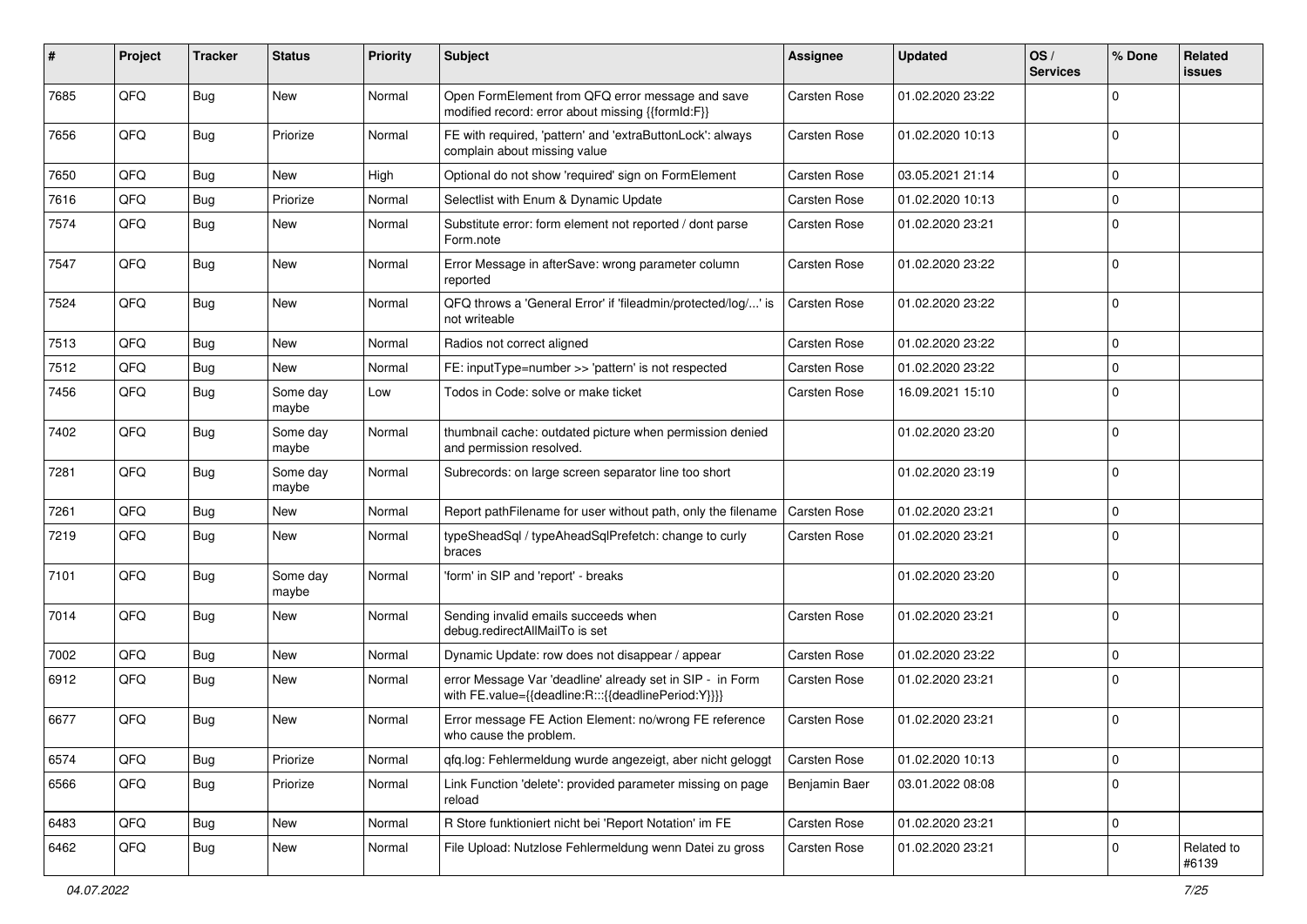| ∦    | Project | <b>Tracker</b> | <b>Status</b>     | <b>Priority</b> | <b>Subject</b>                                                                                                       | <b>Assignee</b>     | <b>Updated</b>   | OS/<br><b>Services</b> | % Done       | Related<br><b>issues</b>                       |
|------|---------|----------------|-------------------|-----------------|----------------------------------------------------------------------------------------------------------------------|---------------------|------------------|------------------------|--------------|------------------------------------------------|
| 6140 | QFQ     | Bug            | Priorize          | Normal          | QFQ DnD Sort: Locked fields                                                                                          | Benjamin Baer       | 21.03.2022 09:56 |                        | $\mathbf{0}$ |                                                |
| 6116 | QFQ     | <b>Bug</b>     | Priorize          | High            | value of checkbox not saved                                                                                          | Carsten Rose        | 07.12.2021 17:19 |                        | $\mathbf 0$  |                                                |
| 5991 | QFQ     | <b>Bug</b>     | Some day<br>maybe | Normal          | URLs with ' ' or long parameter are problematic                                                                      | Carsten Rose        | 01.02.2020 23:19 |                        | $\mathbf 0$  |                                                |
| 5877 | QFQ     | <b>Bug</b>     | Some day<br>maybe | Normal          | FE.type=note:bsColumn strange behaviour                                                                              |                     | 01.02.2020 23:19 |                        | $\mathbf 0$  |                                                |
| 5768 | QFQ     | Bug            | Some day<br>maybe | Normal          | '{{pageLanguage:T}}' missing if QFQ is called via api                                                                | <b>Carsten Rose</b> | 01.02.2020 23:19 |                        | $\mathbf 0$  |                                                |
| 5706 | QFQ     | <b>Bug</b>     | Some day<br>maybe | Normal          | upload: fileDestination needs to be sanatized                                                                        | <b>Carsten Rose</b> | 01.02.2020 23:19 |                        | $\mathbf 0$  |                                                |
| 5576 | QFQ     | Bug            | New               | Normal          | Using MySQL 'DROP' requires privilege - wich is not really<br>necessary.                                             | <b>Carsten Rose</b> | 01.02.2020 23:21 |                        | $\mathbf 0$  |                                                |
| 5559 | QFQ     | <b>Bug</b>     | <b>New</b>        | Normal          | FE.type = Upload: 'accept' might contain variables                                                                   | <b>Carsten Rose</b> | 11.05.2020 21:23 |                        | $\mathbf 0$  |                                                |
| 5557 | QFQ     | Bug            | Some day<br>maybe | Normal          | Form load: STORE_RECORD filled, but should be empty                                                                  | Carsten Rose        | 01.02.2020 23:19 |                        | $\mathbf 0$  |                                                |
| 5459 | QFQ     | <b>Bug</b>     | New               | High            | Multi DB: spread system tables between 'QFQ' and<br>'Data'-DB                                                        | Carsten Rose        | 03.05.2021 21:14 |                        | $\mathbf 0$  | Related to<br>#4720                            |
| 5305 | QFQ     | <b>Bug</b>     | New               | Normal          | Upload FormElement: nicht disabled by readonly Form                                                                  | <b>Carsten Rose</b> | 16.06.2021 13:43 |                        | $\mathbf 0$  | Related to<br>#9347,<br>Related to<br>#9834    |
| 5221 | QFQ     | <b>Bug</b>     | New               | High            | Download Dialog: Bleibt stehen in FF wenn Datei<br>automatisch gespeichert wird.                                     | Carsten Rose        | 03.05.2021 21:14 |                        | $\Omega$     |                                                |
| 5021 | QFQ     | <b>Bug</b>     | Some day<br>maybe | Normal          | FE.typ=extra - during save displays error 'datum2' already<br>filled in STORE_SIP - the value is stored nevertheless | Carsten Rose        | 01.02.2020 23:19 |                        | $\mathbf 0$  | Related to<br>#3875                            |
| 4771 | QFQ     | <b>Bug</b>     | Some day<br>maybe | Normal          | qfq: select-down-values empty after save (edit-form for<br>program administrators)                                   | <b>Carsten Rose</b> | 01.02.2020 23:20 |                        | $\Omega$     | Related to<br>#4549, Has<br>duplicate<br>#4282 |
| 4756 | QFQ     | Bug            | <b>New</b>        | Normal          | Form dirty even nothing changes                                                                                      | <b>Carsten Rose</b> | 11.12.2019 16:16 |                        | $\mathbf 0$  |                                                |
| 4659 | QFQ     | Bug            | Some day<br>maybe | Normal          | infoButtonExtra                                                                                                      | Carsten Rose        | 01.02.2020 23:20 |                        | $\mathbf 0$  |                                                |
| 4651 | QFQ     | Bug            | Some day<br>maybe | Normal          | "Loading document" Modal wird angezeigt bei uzhcd type=2   Carsten Rose<br>Ansicht                                   |                     | 01.02.2020 23:20 |                        | $\mathbf 0$  |                                                |
| 4583 | QFQ     | <b>Bug</b>     | Some day<br>maybe | Normal          | Dynamic Update bei TypeAhead Feldern                                                                                 | Carsten Rose        | 01.02.2020 23:19 |                        | $\mathbf 0$  |                                                |
| 4549 | QFG     | Bug            | Some day<br>maybe | Normal          | TemplateGroups: FE.type SELECT loose selected value<br>after save                                                    | Carsten Rose        | 01.02.2020 23:20 |                        | $\mathbf 0$  | Related to<br>#4548,<br>Related to<br>#4771    |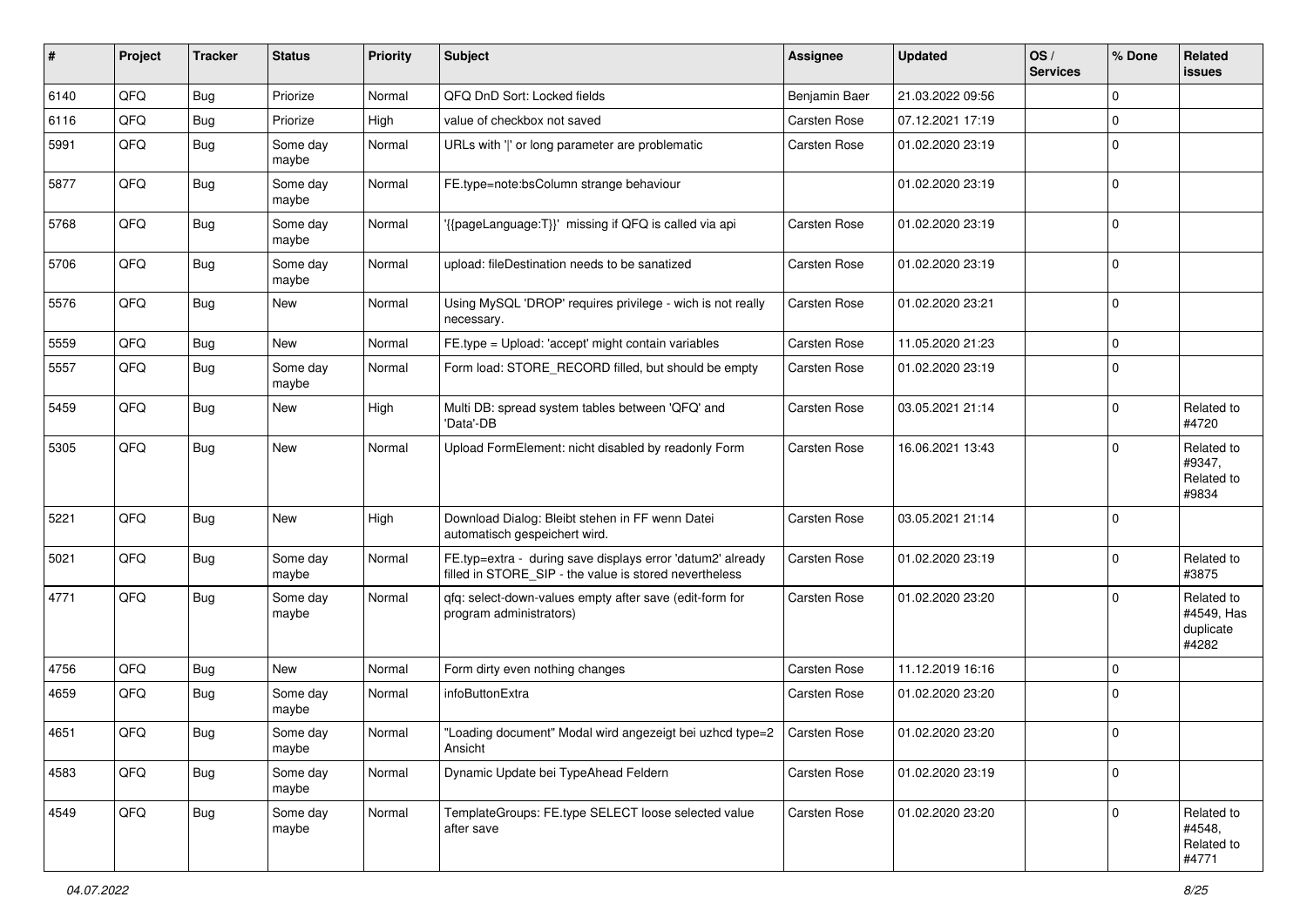| #    | Project | <b>Tracker</b> | <b>Status</b>     | <b>Priority</b> | <b>Subject</b>                                                                                                                                           | <b>Assignee</b>     | <b>Updated</b>   | OS/<br><b>Services</b> | % Done      | Related<br><b>issues</b> |
|------|---------|----------------|-------------------|-----------------|----------------------------------------------------------------------------------------------------------------------------------------------------------|---------------------|------------------|------------------------|-------------|--------------------------|
| 4546 | QFQ     | <b>Bug</b>     | Some day<br>maybe | Normal          | NH: SIP storage is destroyed                                                                                                                             |                     | 01.02.2020 23:20 |                        | $\Omega$    |                          |
| 4528 | QFQ     | Bug            | Some day<br>maybe | Normal          | extraButtonLock mit SQLAhead Bug                                                                                                                         | <b>Carsten Rose</b> | 01.02.2020 23:19 |                        | $\mathbf 0$ |                          |
| 4457 | QFQ     | <b>Bug</b>     | Priorize          | Normal          | typeahead: pressing return to select an item, saves the form<br>and closes the form.                                                                     | Benjamin Baer       | 03.01.2022 08:01 |                        | $\Omega$    | Related to<br>#4398      |
| 4454 | QFQ     | Bug            | Some day<br>maybe | Normal          | Required Elements: multiple elements in a row - whole row<br>marked if only one input is empty.                                                          | Benjamin Baer       | 01.02.2020 23:20 |                        | $\mathbf 0$ |                          |
| 4441 | QFQ     | <b>Bug</b>     | Some day<br>maybe | Normal          | \$ SERVER Vars sollten nur aus dem Store genommen<br>werden - Code entsprechend anpassen.                                                                |                     | 11.12.2019 16:02 |                        | $\mathbf 0$ |                          |
| 4398 | QFQ     | Bug            | Some day<br>maybe | Normal          | Typeahead: mouse click in a prefilled input opens a single<br>item dropdown with the current value - click on it seems to<br>set the value, not the key. | Benjamin Baer       | 01.02.2020 23:20 |                        | $\Omega$    | Related to<br>#4457      |
| 4328 | QFQ     | <b>Bug</b>     | Some day<br>maybe | Normal          | Error Message: Show FE name/number on problems in FE                                                                                                     | Carsten Rose        | 01.02.2020 23:20 |                        | $\mathbf 0$ |                          |
| 4293 | QFQ     | Bug            | Some day<br>maybe | Normal          | Download broken if token 'd:' is missing - but no error<br>message                                                                                       | Carsten Rose        | 11.12.2019 16:03 |                        | $\mathbf 0$ | Related to<br>#7514      |
| 4279 | QFQ     | <b>Bug</b>     | Some day<br>maybe | High            | config.linkVars lost                                                                                                                                     | <b>Carsten Rose</b> | 03.05.2021 21:14 |                        | $\Omega$    |                          |
| 4138 | QFQ     | <b>Bug</b>     | Some day<br>maybe | Normal          | style fehlt                                                                                                                                              |                     | 11.12.2019 16:03 |                        | $\mathbf 0$ |                          |
| 4122 | QFQ     | <b>Bug</b>     | Some day<br>maybe | Normal          | file: Render Mode hat keinen Effekt                                                                                                                      |                     | 11.12.2019 16:03 |                        | $\Omega$    |                          |
| 4092 | QFQ     | <b>Bug</b>     | Some day<br>maybe | Normal          | 1) Logging verbessern wann welches FE warum ausgefuehrt   Carsten Rose<br>wird, 2) Documentation: Best Practice Template Group                           |                     | 01.02.2020 23:19 |                        | $\mathbf 0$ | Related to<br>#3504      |
| 4008 | QFQ     | Bug            | Some day<br>maybe | Normal          | FormElemen.type=sendmail: wrong 'TO' if 'real<br>name <rea@mail.to>' is used</rea@mail.to>                                                               | Carsten Rose        | 11.12.2019 16:03 |                        | $\mathbf 0$ |                          |
| 3895 | QFQ     | <b>Bug</b>     | Some day<br>maybe | Normal          | typeahead pedantic: on lehrkredit Idap webpass - if only one<br>person is in dropdown, such person can't be selected                                     | Carsten Rose        | 11.12.2019 16:03 |                        | $\mathbf 0$ |                          |
| 3882 | QFQ     | <b>Bug</b>     | Some day<br>maybe | Normal          | templateGroup: disable 'add' if limit is reached - funktioniert<br>nicht wenn bereits records existierten                                                | <b>Carsten Rose</b> | 11.12.2019 16:03 |                        | $\mathbf 0$ |                          |
| 3811 | QFQ     | Bug            | Some day<br>maybe | Normal          | Dynamic Update: extraButtonInfo - Text aktualisieren                                                                                                     | Carsten Rose        | 11.12.2019 16:03 |                        | $\mathbf 0$ | Related to<br>#11517     |
| 3782 | QFQ     | <b>Bug</b>     | Priorize          | Normal          | Bei fehlerhafter Eingabe (z.B. Datum) sollte das erwartete<br>Format angezeigt werden                                                                    | <b>Carsten Rose</b> | 01.02.2020 10:13 |                        | $\Omega$    |                          |
| 3750 | QFQ     | <b>Bug</b>     | Some day<br>maybe | Normal          | FE in a row: if one violates check, all are red                                                                                                          | <b>Carsten Rose</b> | 11.12.2019 16:03 |                        | $\mathbf 0$ |                          |
| 3682 | QFQ     | Bug            | Some day<br>maybe | Normal          | Dynamic update: Radio buttons                                                                                                                            | Carsten Rose        | 11.12.2019 16:02 |                        | $\Omega$    |                          |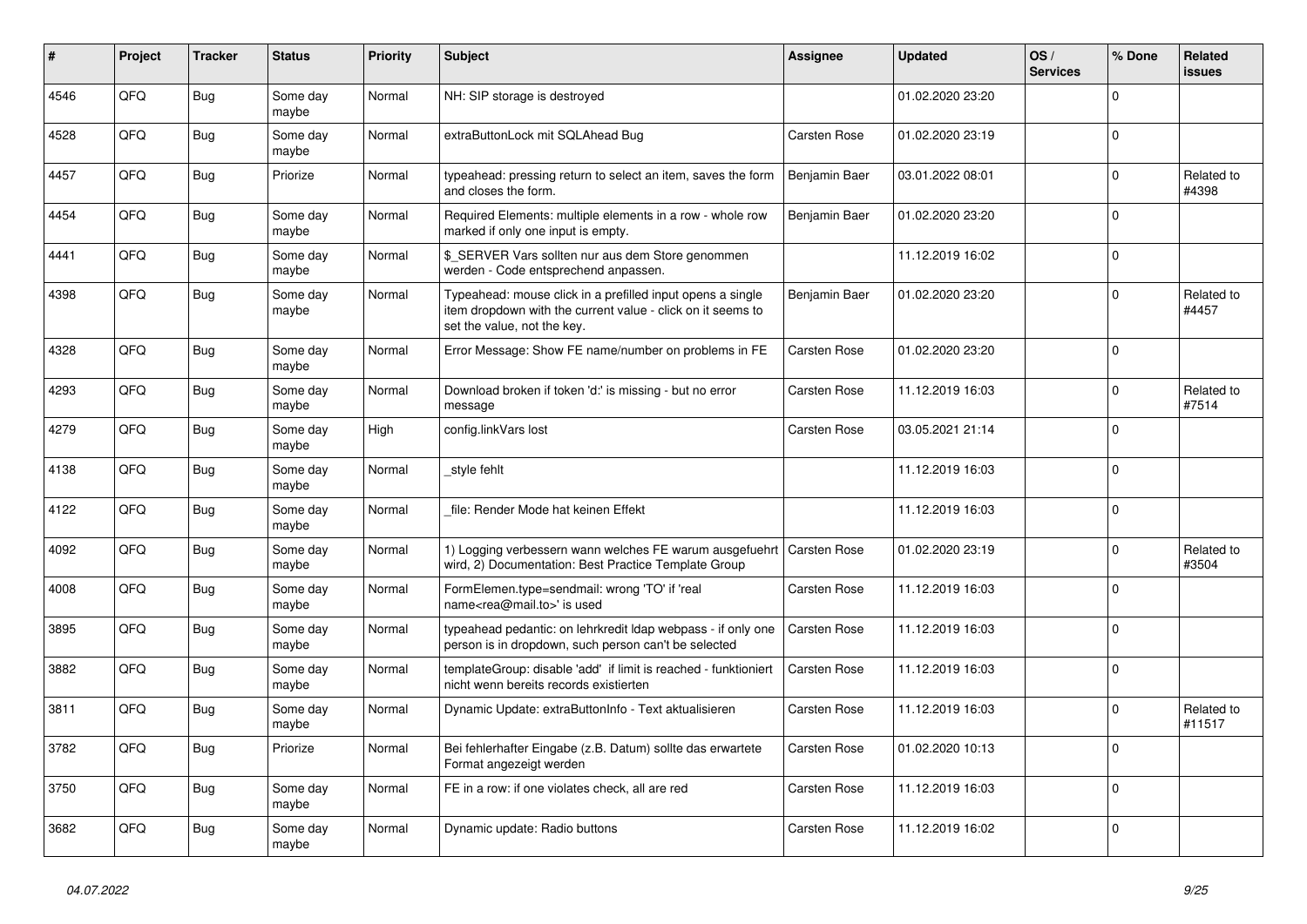| #     | Project | <b>Tracker</b> | <b>Status</b>     | <b>Priority</b> | Subject                                                                                                                       | <b>Assignee</b>     | <b>Updated</b>   | OS/<br><b>Services</b> | % Done      | Related<br><b>issues</b>                                               |
|-------|---------|----------------|-------------------|-----------------|-------------------------------------------------------------------------------------------------------------------------------|---------------------|------------------|------------------------|-------------|------------------------------------------------------------------------|
| 3588  | QFQ     | Bug            | Some day<br>maybe | Normal          | templateGroup: versteckte Elemente werden weiterhin<br>gespeichert.                                                           | Carsten Rose        | 11.12.2019 16:02 |                        | $\mathbf 0$ |                                                                        |
| 3570  | QFQ     | Bug            | Some day<br>maybe | High            | Formular mit prmitnew permitEdit=Always wird nicht<br>aufgerufen (ist leer)                                                   | Carsten Rose        | 03.05.2021 21:14 |                        | $\mathbf 0$ |                                                                        |
| 3547  | QFQ     | Bug            | <b>New</b>        | Normal          | FE of type 'note' causes writing of empty fields.                                                                             | Carsten Rose        | 01.02.2020 23:21 |                        | $\mathbf 0$ |                                                                        |
| 3349  | QFQ     | <b>Bug</b>     | Some day<br>maybe | Normal          | config.qfq.ini: a) vertraegt keine '=' im Value (z.B. Passwort),<br>b) Values sollten in ticks einschliessbar sein (spaces, ) | Carsten Rose        | 11.12.2019 16:02 |                        | $\mathbf 0$ |                                                                        |
| 3130  | QFQ     | Bug            | Some day<br>maybe | Normal          | Debug Info's nicht korrekt nach 'New > Save'.                                                                                 | Carsten Rose        | 11.12.2019 16:03 |                        | $\mathbf 0$ | Related to<br>#3253                                                    |
| 3109  | QFQ     | Bug            | Some day<br>maybe | High            | RealUrl: Links werden nicht korrekt gerendert                                                                                 | Carsten Rose        | 03.05.2021 21:14 |                        | $\mathbf 0$ |                                                                        |
| 3061  | QFQ     | Bug            | Some day<br>maybe | High            | winstitute: mysql connection durcheinander - nmhp17<br>(ag7)/QFQ arbeitet mit DB/Tabellen von biostat.                        | <b>Carsten Rose</b> | 03.05.2021 21:14 |                        | $\mathbf 0$ |                                                                        |
| 2643  | QFQ     | Bug            | Some day<br>maybe | Normal          | Zend / PHP Webinars anschauen                                                                                                 | Carsten Rose        | 01.02.2020 15:56 |                        | $\mathbf 0$ |                                                                        |
| 2063  | QFQ     | Bug            | Some day<br>maybe | Normal          | Pills auf 'inaktiv' setzen falls keine Element auf dem Pill<br>sichtbar sind.                                                 | Benjamin Baer       | 11.12.2019 16:03 |                        | $\mathbf 0$ | Related to<br>#3752                                                    |
| 13572 | QFQ     | Feature        | Feedback          | Normal          | Form Load: misleading error message on trying to load non<br>existent primary record                                          | Enis Nuredini       | 16.05.2022 23:16 |                        | 100         |                                                                        |
| 12632 | QFQ     | Feature        | New               | Normal          | TinyMCE: Prepare CSS classes for images                                                                                       | Carsten Rose        | 04.06.2021 14:35 |                        | 100         | Blocked by<br>#12186                                                   |
| 12584 | QFQ     | Feature        | Feedback          | Normal          | T3 v10 migration script: replace alias-patterns (v11)                                                                         | Carsten Rose        | 28.05.2022 11:12 |                        | 100         |                                                                        |
| 10115 | QFQ     | Feature        | New               | Normal          | TypeAhead: static list                                                                                                        | <b>Carsten Rose</b> | 26.02.2020 16:42 |                        | 100         |                                                                        |
| 3402  | QFQ     | Feature        | Some day<br>maybe | Normal          | Syntax Highlighting via CodeMirror                                                                                            | Carsten Rose        | 11.12.2019 16:02 |                        | 100         | Related to<br>#3207                                                    |
| 13330 | QFQ     | Feature        | In Progress       | Normal          | Multi Form: Upload                                                                                                            | Carsten Rose        | 07.11.2021 12:40 |                        | 50          | Related to<br>#9706                                                    |
| 12440 | QFQ     | Feature        | In Progress       | Normal          | Typo3 V10 upgrade (durchfuehren und testen)                                                                                   | Carsten Rose        | 21.03.2022 09:53 |                        | 50          | Related to<br>#12357,<br>Related to<br>#12067,<br>Related to<br>#10661 |
| 8522  | QFQ     | Feature        | Some day<br>maybe | Normal          | build QFQ - npm warnings                                                                                                      | Benjamin Baer       | 01.02.2020 23:19 |                        | 50          |                                                                        |
| 6609  | QFQ     | Feature        | New               | Normal          | Formlet: JSON API erweitern                                                                                                   | Carsten Rose        | 01.02.2020 23:21 |                        | 50          |                                                                        |
| 9517  | QFQ     | Feature        | In Progress       | High            | Input multiple tags with typeahead                                                                                            | Carsten Rose        | 03.05.2021 21:14 |                        | 40          | Related to<br>#10150                                                   |
| 10793 | QFG     | Feature        | In Progress       | Normal          | <b>Update NPM Packages</b>                                                                                                    | Carsten Rose        | 07.09.2021 13:25 |                        | 30          |                                                                        |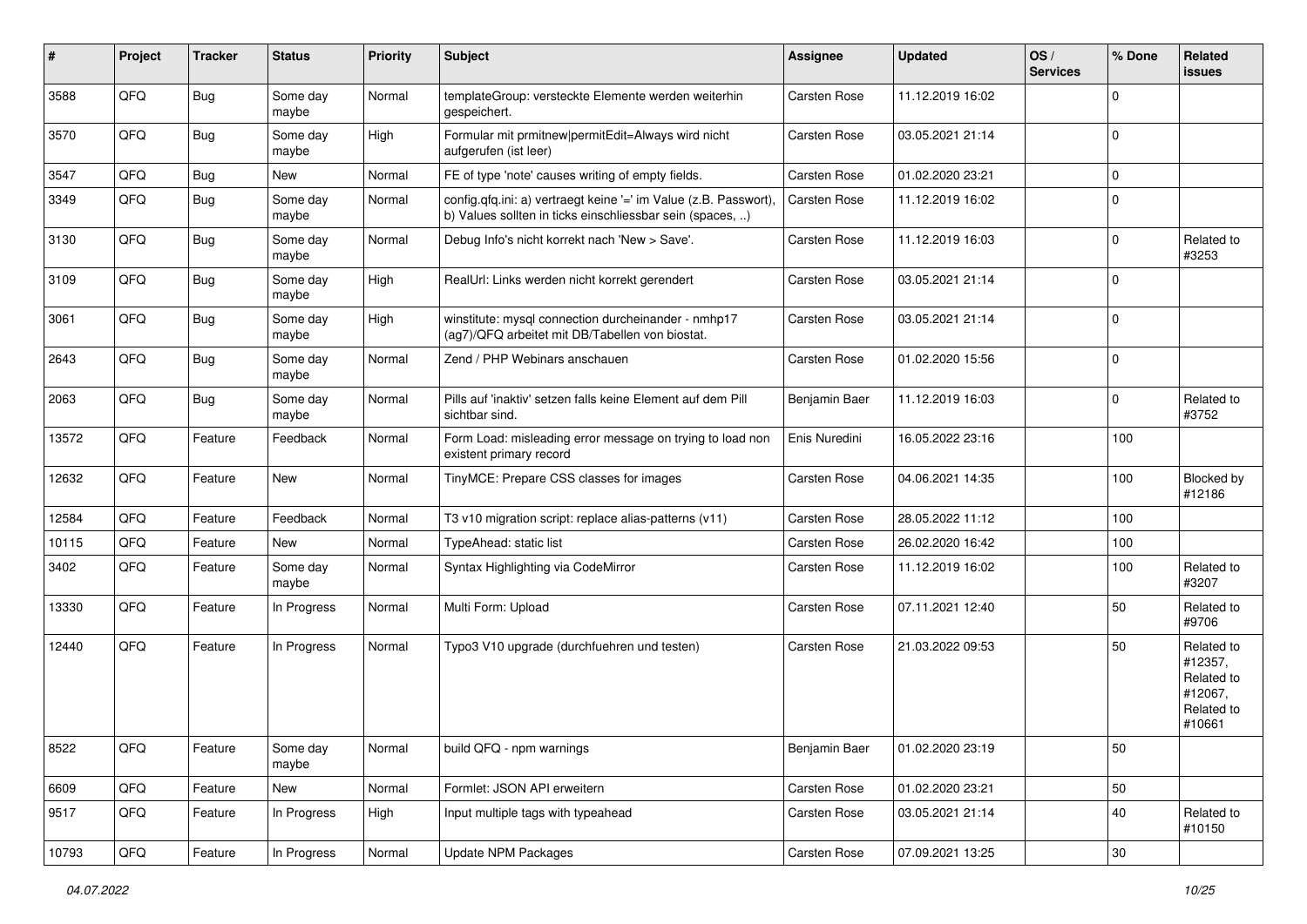| $\vert$ # | Project | <b>Tracker</b> | <b>Status</b>     | <b>Priority</b> | <b>Subject</b>                                            | Assignee               | <b>Updated</b>   | OS/<br><b>Services</b> | % Done              | Related<br><b>issues</b>                                                                                                                                              |
|-----------|---------|----------------|-------------------|-----------------|-----------------------------------------------------------|------------------------|------------------|------------------------|---------------------|-----------------------------------------------------------------------------------------------------------------------------------------------------------------------|
| 1623      | QFQ     | Feature        | Some day<br>maybe | Normal          | RealURL                                                   |                        | 11.12.2019 16:03 |                        | 30                  |                                                                                                                                                                       |
| 14376     | QFQ     | Feature        | New               | Normal          | QFQ Bootstrap: if missing, create stored procedures       | Enis Nuredini          | 19.06.2022 16:37 |                        | 0                   |                                                                                                                                                                       |
| 14371     | QFQ     | Feature        | Priorize          | Normal          | LDAP via REPORT                                           | Carsten Rose           | 19.06.2022 16:37 |                        | $\pmb{0}$           |                                                                                                                                                                       |
| 14320     | QFQ     | Feature        | ToDo              | Normal          | Allow specific HTML Tags and Attributes: general, TinyMCE | Enis Nuredini          | 17.06.2022 10:44 |                        | $\pmb{0}$           | Related to<br>#12664,<br>Related to<br>#12039,<br>Related to<br>#11702,<br>Related to<br>#7239,<br>Related to<br>#3708,<br>Related to<br>#3646,<br>Related to<br>#880 |
| 14290     | QFQ     | Feature        | Priorize          | Normal          | FormEditor: Show Table Definition                         | Carsten Rose           | 19.06.2022 16:37 |                        | $\mathbf 0$         |                                                                                                                                                                       |
| 14227     | QFQ     | Feature        | New               | Normal          | Selenium Konkurrenz: cypress.io                           | Enis Nuredini          | 28.05.2022 11:02 |                        | $\pmb{0}$           |                                                                                                                                                                       |
| 14187     | QFQ     | Feature        | New               | High            | qfq.log: show current URL                                 | Carsten Rose           | 28.05.2022 11:02 |                        | $\pmb{0}$           | Related to<br>#13933,<br>Related to<br>#12532,<br>Related to<br>#11893                                                                                                |
| 14185     | QFQ     | Feature        | New               | Normal          | External/Autocron.php - better suitable directory         | Support: System        | 28.05.2022 11:03 |                        | $\mathbf 0$         |                                                                                                                                                                       |
| 14090     | QFQ     | Feature        | New               | Normal          | Nützliche _script funktionen                              | Carsten Rose           | 28.05.2022 11:03 |                        | 0                   |                                                                                                                                                                       |
| 14028     | QFQ     | Feature        | New               | Normal          | Required notification: visual nicer                       | Enis Nuredini          | 28.05.2022 11:01 |                        | 0                   |                                                                                                                                                                       |
| 13945     | QFQ     | Feature        | New               | Normal          | As _link: content before/after link                       | Enis Nuredini          | 28.05.2022 11:01 |                        | $\mathbf 0$         | Related to<br>#12262                                                                                                                                                  |
| 13900     | QFQ     | Feature        | Priorize          | Normal          | Selenium: Check das Cookie/PDF funktioniert               | Enis Nuredini          | 25.03.2022 12:45 |                        | 0                   |                                                                                                                                                                       |
| 13843     | QFQ     | Feature        | New               | Normal          | Create JWT via QFQ                                        | Carsten Rose           | 19.03.2022 17:42 |                        | $\pmb{0}$           |                                                                                                                                                                       |
| 13841     | QFQ     | Feature        | <b>New</b>        | Normal          | Create PDF via iText - evaluate                           | Carsten Rose           | 19.03.2022 17:42 |                        | $\pmb{0}$           |                                                                                                                                                                       |
| 13757     | QFQ     | Feature        | New               | High            | QR / Bar-Code Plugin                                      | Enis Nuredini          | 19.03.2022 17:43 |                        | 0                   |                                                                                                                                                                       |
| 13700     | QFQ     | Feature        | New               | Normal          | Redesign qfq.io Seite                                     | Carsten Rose           | 19.03.2022 17:43 |                        | $\pmb{0}$           |                                                                                                                                                                       |
| 13609     | QFQ     | Feature        | New               | Normal          | QFQ Introduction: Seite aufloesen                         | Philipp<br>Gröbelbauer | 28.05.2022 11:02 |                        | $\mathsf{O}\xspace$ |                                                                                                                                                                       |
| 13608     | QFQ     | Feature        | Some day<br>maybe | Normal          | Automatic Browser Language Redirect                       | Enis Nuredini          | 17.06.2022 08:35 |                        | $\mathsf{O}\xspace$ |                                                                                                                                                                       |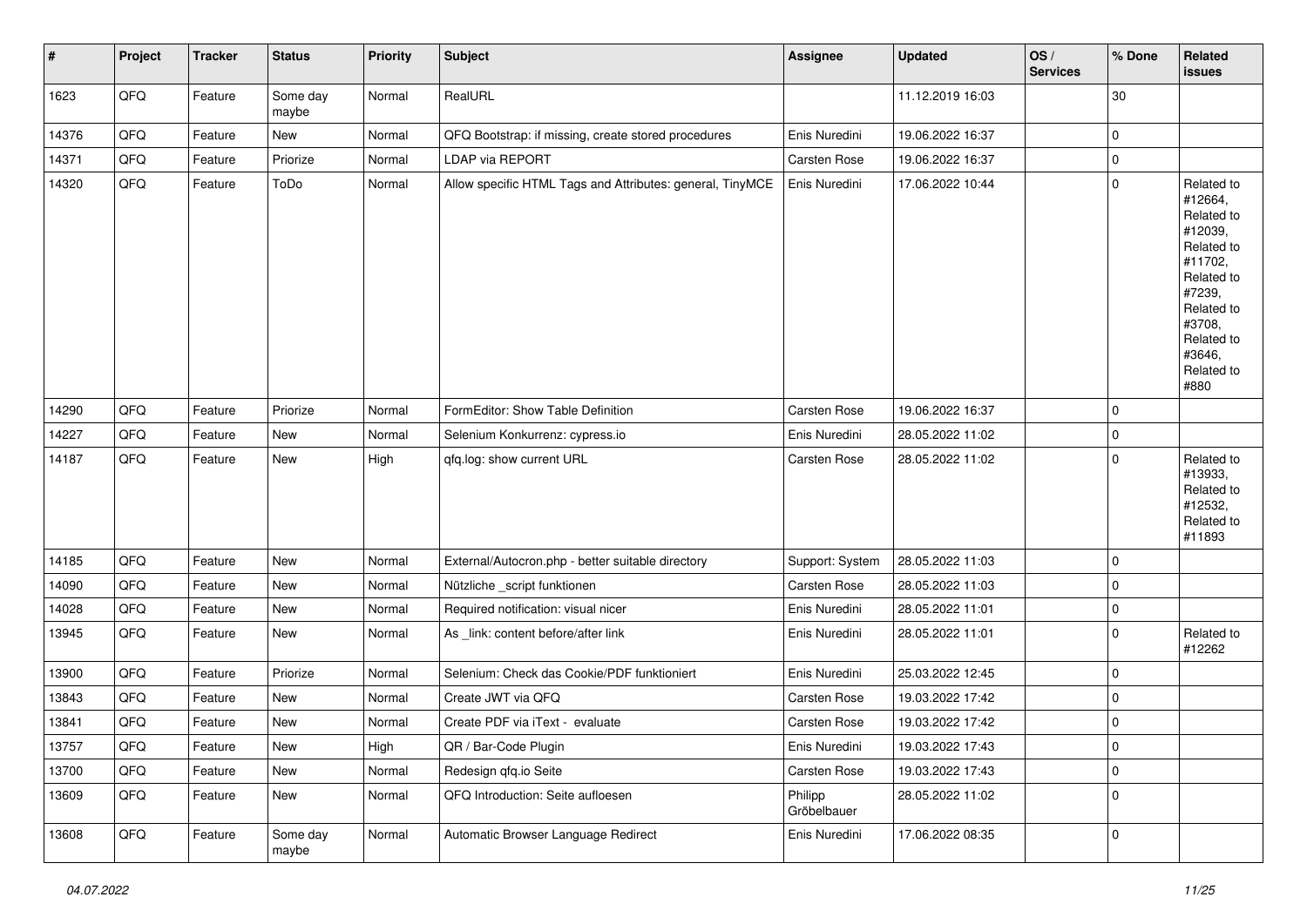| $\vert$ # | Project | <b>Tracker</b> | <b>Status</b>              | <b>Priority</b> | <b>Subject</b>                                                                                                                        | <b>Assignee</b> | <b>Updated</b>   | OS/<br><b>Services</b> | % Done      | Related<br>issues                                                      |
|-----------|---------|----------------|----------------------------|-----------------|---------------------------------------------------------------------------------------------------------------------------------------|-----------------|------------------|------------------------|-------------|------------------------------------------------------------------------|
| 13566     | QFQ     | Feature        | Ready to sync<br>(develop) | Normal          | Delete config-example.qfq.php file                                                                                                    | Carsten Rose    | 23.12.2021 09:25 |                        | $\mathbf 0$ |                                                                        |
| 13467     | QFQ     | Feature        | New                        | Normal          | ChangeLog Generator                                                                                                                   | Carsten Rose    | 19.03.2022 17:46 |                        | $\mathbf 0$ | Related to<br>#11460                                                   |
| 13354     | QFQ     | Feature        | <b>New</b>                 | Normal          | Using Websocket in QFQ                                                                                                                | Carsten Rose    | 10.11.2021 15:47 |                        | 0           |                                                                        |
| 12679     | QFQ     | Feature        | <b>New</b>                 | Normal          | tablesorter: custom column width                                                                                                      | Carsten Rose    | 16.06.2021 11:10 |                        | $\mathbf 0$ |                                                                        |
| 12664     | QFQ     | Feature        | <b>New</b>                 | Normal          | TinyMCE: report/remove malicous HTML/JS Code                                                                                          | Carsten Rose    | 19.03.2022 17:47 |                        | $\mathbf 0$ | Related to<br>#14320                                                   |
| 12630     | QFQ     | Feature        | In Progress                | Normal          | Input: date[time]: min / max values                                                                                                   | Enis Nuredini   | 20.06.2022 18:31 |                        | $\Omega$    | Related to<br>#10096,<br>Related to<br>#14302.<br>Related to<br>#14303 |
| 12611     | QFQ     | Feature        | Some day<br>maybe          | Normal          | Refactoring: Bootstrap with Lazy Loading                                                                                              | Carsten Rose    | 08.06.2022 10:37 |                        | $\mathbf 0$ | Related to<br>#12490,<br>Related to<br>#10013.<br>Related to<br>#7732  |
| 12603     | QFQ     | Feature        | <b>New</b>                 | Normal          | Dropdown (Select), Radio, checkbox:<br>itemListAlways={{!SELECT key, value}}                                                          | Carsten Rose    | 19.03.2022 17:47 |                        | $\mathbf 0$ |                                                                        |
| 12556     | QFQ     | Feature        | <b>New</b>                 | Normal          | Pills Title: colored = static or dynamic on allrequiredgiven                                                                          | Benjamin Baer   | 19.03.2022 17:49 |                        | 0           |                                                                        |
| 12544     | QFQ     | Feature        | <b>New</b>                 | High            | a) ' AS _link' new also as ' AS _format', b) sortierung via<br>'display: none;', c) '_format' benoeitgt nicht zwingend<br>u/U/p/m/z/d | Carsten Rose    | 14.12.2021 16:03 |                        | $\mathbf 0$ |                                                                        |
| 12532     | QFQ     | Feature        | New                        | High            | SIP-Parameter bei Seitenaufruf in Browser-Console<br>anzeigen                                                                         | Carsten Rose    | 07.12.2021 17:19 |                        | $\mathbf 0$ | Related to<br>#11893,<br>Related to<br>#14187                          |
| 12504     | QFQ     | Feature        | Priorize                   | Normal          | sql.log: report fe.id                                                                                                                 | Carsten Rose    | 05.05.2021 22:09 |                        | $\Omega$    |                                                                        |
| 12503     | QFQ     | Feature        | Priorize                   | Normal          | Detect dangerous UPDATE statement with missing WHERE                                                                                  | Carsten Rose    | 05.05.2021 22:09 |                        | 0           |                                                                        |
| 12490     | QFQ     | Feature        | New                        | Normal          | Loading Plugins in QFQ - see what tinymce does. (lazy<br>loading)                                                                     | Benjamin Baer   | 08.06.2022 10:37 |                        | $\mathbf 0$ | Related to<br>#12611,<br>Related to<br>#10013,<br>Related to<br>#7732  |
| 12480     | QFQ     | Feature        | <b>New</b>                 | Normal          | If QFQ upgrade is running, block further request                                                                                      | Carsten Rose    | 03.05.2021 20:45 |                        | 0           |                                                                        |
| 12477     | QFQ     | Feature        | New                        | Normal          | Support for refactoring: Form, FormElement, diverse<br>Tabellen/Spalten, tt-content Records                                           | Carsten Rose    | 03.05.2021 20:45 |                        | $\mathbf 0$ |                                                                        |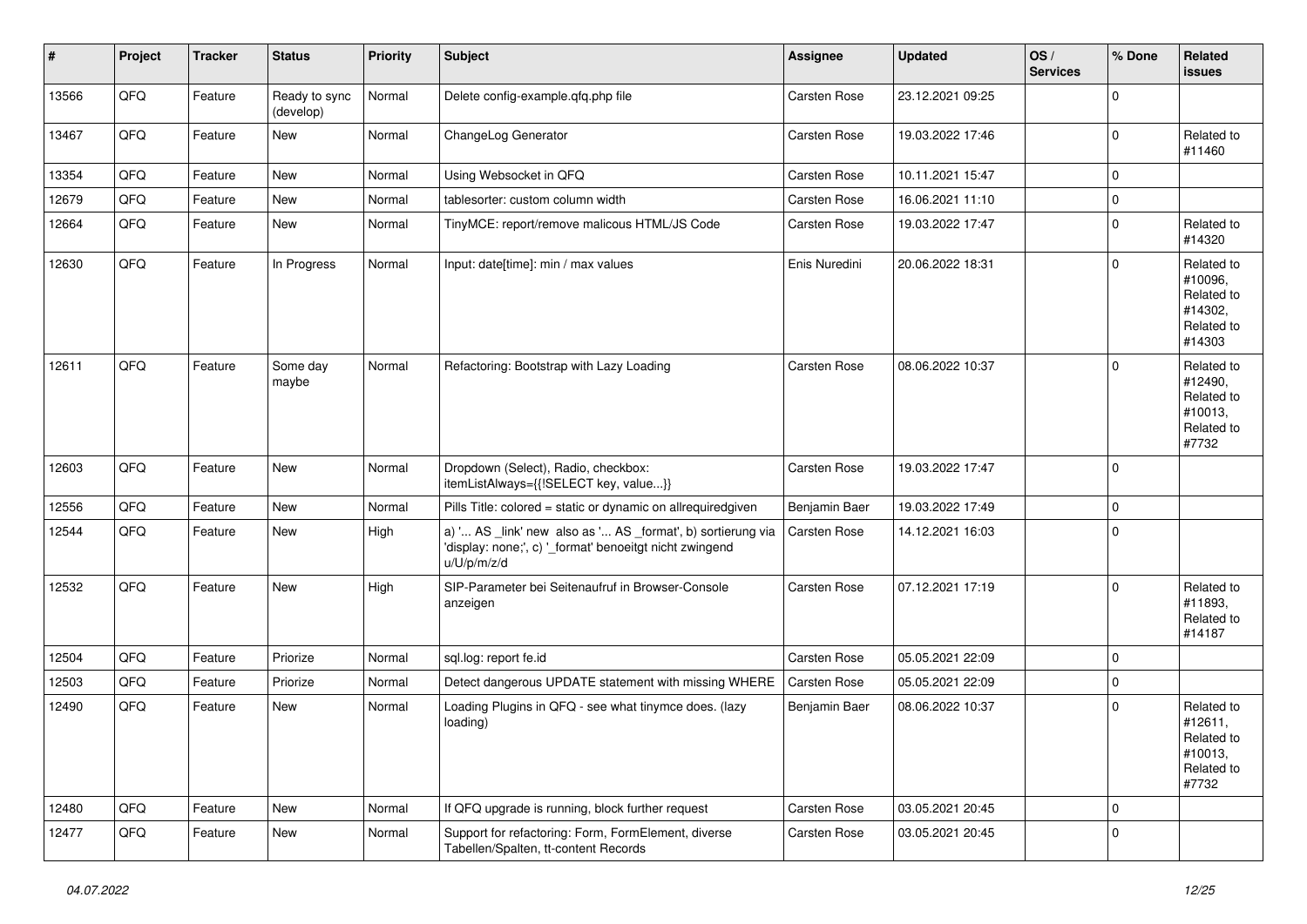| #     | Project | <b>Tracker</b> | <b>Status</b>     | <b>Priority</b> | <b>Subject</b>                                                                                                      | Assignee      | <b>Updated</b>   | OS/<br><b>Services</b> | % Done              | Related<br><b>issues</b>                                                    |
|-------|---------|----------------|-------------------|-----------------|---------------------------------------------------------------------------------------------------------------------|---------------|------------------|------------------------|---------------------|-----------------------------------------------------------------------------|
| 12476 | QFQ     | Feature        | New               | Normal          | clearMe: a) should trigger 'dirty', b) sticky on textarea resize                                                    | Benjamin Baer | 04.01.2022 08:40 |                        | $\Omega$            | Related to<br>#9528                                                         |
| 12474 | QFQ     | Feature        | <b>New</b>        | Normal          | Check BaseConfigURL if it is given and the the last char is '/'                                                     | Carsten Rose  | 03.05.2021 20:45 |                        | $\Omega$            |                                                                             |
| 12465 | QFQ     | Feature        | New               | Normal          | QFQ Function: use in FE to fill StoreRecord                                                                         | Carsten Rose  | 05.05.2021 21:58 |                        | $\mathbf 0$         |                                                                             |
| 12452 | QFQ     | Feature        | Priorize          | Normal          | BaseURL: alsways with '/' at the end                                                                                | Carsten Rose  | 19.06.2022 13:45 |                        | $\Omega$            | Related to<br>#10782                                                        |
| 12439 | QFQ     | Feature        | In Progress       | Normal          | TinyMCE Paste from Word & Character Count/Limit                                                                     | Carsten Rose  | 05.05.2021 22:15 |                        | $\mathbf 0$         |                                                                             |
| 12413 | QFQ     | Feature        | New               | Normal          | STORE_TYPO3: enhance for {{be_users.email:T}},<br>{{fe users.email:T}}                                              | Carsten Rose  | 03.05.2021 20:45 |                        | $\Omega$            | Related to<br>#12412,<br>Related to<br>#10012                               |
| 12412 | QFQ     | Feature        | New               | Normal          | Action/Escape qualifier 'e' (empty), '0': if given, an empty<br>string (or '0') will be treated as 'not found'      | Carsten Rose  | 08.05.2021 09:40 |                        | $\Omega$            | Related to<br>#12413,<br>Related to<br>#10012                               |
| 12400 | QFQ     | Feature        | New               | Normal          | Tutorial ist in QFQ Doku, Wird in der Suche gefunden, es<br>gibt aber kein Menupunkt - Inhalt ueberpruefen          | Carsten Rose  | 03.05.2021 20:45 |                        | $\mathbf 0$         |                                                                             |
| 12337 | QFQ     | Feature        | Some day<br>maybe | Normal          | Database.php: better caching                                                                                        | Carsten Rose  | 16.09.2021 15:10 |                        | $\mathbf 0$         |                                                                             |
| 12330 | QFQ     | Feature        | New               | Normal          | Copy to input field / text area / TinyMCE                                                                           | Carsten Rose  | 07.04.2021 09:01 |                        | $\mathbf 0$         |                                                                             |
| 12315 | QFQ     | Feature        | Some day<br>maybe | Normal          | Form History (Diffs) / Backups                                                                                      | Carsten Rose  | 16.09.2021 15:10 |                        | $\mathbf 0$         |                                                                             |
| 12269 | QFQ     | Feature        | <b>New</b>        | Normal          | 2FA - Login                                                                                                         | Carsten Rose  | 03.05.2021 20:45 |                        | $\mathbf 0$         |                                                                             |
| 12262 | QFQ     | Feature        | ToDo              | Normal          | Form buttons on top: more customable                                                                                | Enis Nuredini | 17.06.2022 10:44 |                        | $\mathbf 0$         | Related to<br>#13945, Has<br>duplicate<br>#4046, Has<br>duplicate<br>#10080 |
| 12186 | QFQ     | Feature        | New               | High            | TinyMCE Config für Objekte                                                                                          | Carsten Rose  | 07.12.2021 17:19 |                        | $\mathbf 0$         | <b>Blocks</b><br>#12632                                                     |
| 12163 | QFQ     | Feature        | <b>New</b>        | Normal          | Checkbox: table wrap                                                                                                | Carsten Rose  | 03.05.2021 20:51 |                        | $\mathbf 0$         |                                                                             |
| 12162 | QFQ     | Feature        | New               | Normal          | FE.type=sendmail: personalized mailing (several mails) via<br>template                                              | Carsten Rose  | 03.05.2021 20:45 |                        | $\Omega$            |                                                                             |
| 12156 | QFQ     | Feature        | New               | Normal          | Form: Optional disable 'leave page'                                                                                 |               | 03.05.2021 20:45 |                        | $\mathbf 0$         |                                                                             |
| 12146 | QFQ     | Feature        | New               | Normal          | Autocron Job: Anzeigen wann der naechste Job ausgefuehrt   Carsten Rose<br>wird, resp das er nicht ausgefuehrt wird |               | 15.03.2021 15:23 |                        | $\mathbf 0$         |                                                                             |
| 12135 | QFQ     | Feature        | New               | Normal          | Subrecord: Notiz                                                                                                    |               | 24.04.2021 16:58 |                        | $\pmb{0}$           |                                                                             |
| 12119 | QFQ     | Feature        | New               | Normal          | AS paged: error message missing if there ist no 'r' argument.   Carsten Rose                                        |               | 03.05.2021 20:51 |                        | $\mathsf{O}\xspace$ |                                                                             |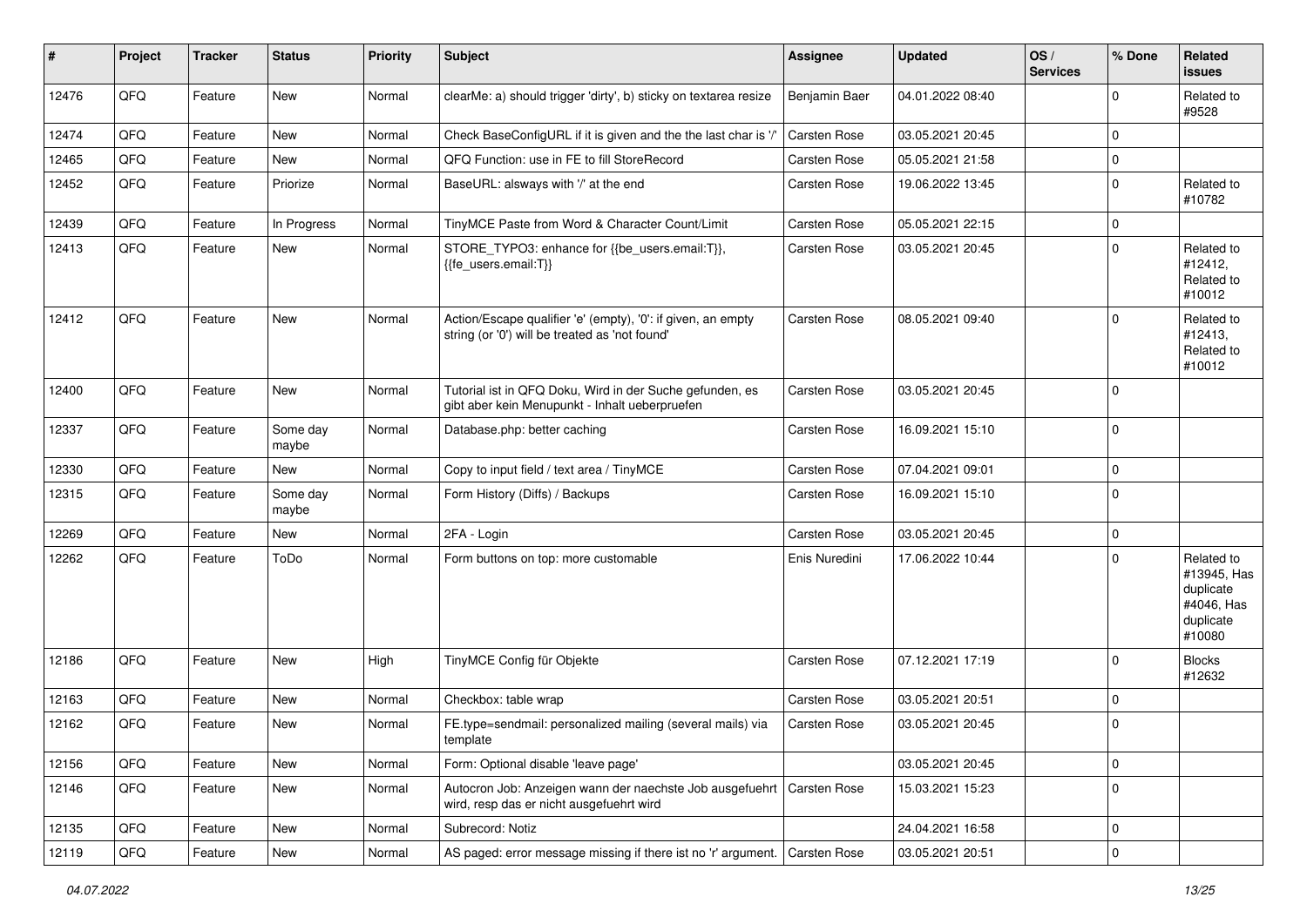| #     | Project | <b>Tracker</b> | <b>Status</b> | <b>Priority</b> | <b>Subject</b>                                                                                       | <b>Assignee</b>                                        | <b>Updated</b>   | OS/<br><b>Services</b> | % Done      | Related<br><b>issues</b>                      |                      |
|-------|---------|----------------|---------------|-----------------|------------------------------------------------------------------------------------------------------|--------------------------------------------------------|------------------|------------------------|-------------|-----------------------------------------------|----------------------|
| 12109 | QFQ     | Feature        | <b>New</b>    | Normal          | Donwload Link: Plain, SIP, Persistent Link, Peristent SIP -<br>new notation                          | <b>Carsten Rose</b>                                    | 03.05.2021 20:45 |                        | $\Omega$    | Related to<br>#12085                          |                      |
| 12039 | QFQ     | Feature        | <b>New</b>    | Normal          | Missing htmlSpecialChar() in pre processing on form submit                                           |                                                        | 18.02.2021 00:09 |                        | $\Omega$    | Related to<br>#14320                          |                      |
| 12038 | QFQ     | Feature        | <b>New</b>    | Normal          | a) STORE VAR: filenameOnlyStripUniq, b) SP:<br>QSTRIPUNIQ()                                          |                                                        | 17.02.2021 23:55 |                        | $\mathbf 0$ |                                               |                      |
| 12024 | QFQ     | Feature        | New           | Normal          | Excel Export: text columns by default decode<br>htmlspeciachar()                                     | Carsten Rose                                           | 17.02.2021 23:55 |                        | $\Omega$    | Related to<br>#12022                          |                      |
| 12023 | QFQ     | Feature        | <b>New</b>    | Normal          | MySQL Stored Precdure: QDECODESPECIALCHAR()                                                          | Carsten Rose                                           | 16.02.2021 11:16 |                        | $\mathbf 0$ | Related to<br>#12022                          |                      |
| 11980 | QFQ     | Feature        | In Progress   | Normal          | protected verzeichnis MUSS geschützt werden                                                          | Carsten Rose                                           | 07.09.2021 13:30 |                        | $\Omega$    |                                               |                      |
| 11955 | QFQ     | Feature        | <b>New</b>    | Normal          | subrecord: new title option to set <th> attributes - e.g. to<br/>customize tablesorter options.</th> | attributes - e.g. to<br>customize tablesorter options. | Carsten Rose     | 03.05.2021 20:47       |             | $\mathbf 0$                                   | Related to<br>#11775 |
| 11893 | QFQ     | Feature        | <b>New</b>    | High            | Broken SIP: a) only report one time, b) only report in main<br>column                                | Carsten Rose                                           | 12.05.2021 12:13 |                        | $\mathbf 0$ | Related to<br>#12532,<br>Related to<br>#14187 |                      |
| 11892 | QFQ     | Feature        | New           | Normal          | tablesorter: columns with links are hard to order - new<br>qualifier 'Y: <ord>'</ord>                | Enis Nuredini                                          | 23.03.2022 09:22 |                        | $\Omega$    |                                               |                      |
| 11850 | QFQ     | Feature        | New           | Urgent          | Wizard Form: basierend auf einer Tabelle eine Form<br>anlegen.                                       |                                                        | 03.05.2021 21:12 |                        | $\Omega$    | Blocked by<br>#8082                           |                      |
| 11775 | QFQ     | Feature        | New           | Normal          | Subrecord Tooltip pro Feld                                                                           | <b>Carsten Rose</b>                                    | 18.12.2020 15:22 |                        | $\Omega$    | Related to<br>#11955                          |                      |
| 11747 | QFQ     | Feature        | <b>New</b>    | Normal          | Maintenance Page with Redirect                                                                       | Carsten Rose                                           | 03.05.2021 20:47 |                        | $\mathbf 0$ | Related to<br>#11741                          |                      |
| 11716 | QFQ     | Feature        | <b>New</b>    | Normal          | Form an beliebiger Stelle im Report anzeigen                                                         |                                                        | 09.12.2020 09:47 |                        | $\Omega$    |                                               |                      |
| 11702 | QFQ     | Feature        | New           | Normal          | HTML Special Char makes no sense for 'allbut' if '&' is<br>forbidden                                 | <b>Carsten Rose</b>                                    | 07.12.2021 16:35 |                        | $\mathbf 0$ | Related to<br>#5112,<br>Related to<br>#14320  |                      |
| 11535 | QFQ     | Feature        | <b>New</b>    | Normal          | Ability to create SQL columns in frontend QFQ forms                                                  |                                                        | 17.11.2020 12:11 |                        | $\mathbf 0$ |                                               |                      |
| 11534 | QFQ     | Feature        | <b>New</b>    | Normal          | Report: Action on selected rows - Table batchprocessing<br>feature                                   |                                                        | 18.11.2020 08:15 |                        | $\mathbf 0$ |                                               |                      |
| 11523 | QFQ     | Feature        | <b>New</b>    | Normal          | Mit dynamic Update erkennen, ob Upload gemacht wurde                                                 | <b>Carsten Rose</b>                                    | 13.11.2020 15:07 |                        | $\Omega$    | Related to<br>#9533                           |                      |
| 11516 | QFQ     | Feature        | <b>New</b>    | Normal          | Multi Page Form (Previous/Next Buttons)                                                              | Carsten Rose                                           | 16.03.2021 17:52 |                        | $\Omega$    |                                               |                      |
| 11504 | QFQ     | Feature        | <b>New</b>    | Normal          | Dynamic Update: Button text update for 'Save',' Close' &<br>'Delete'                                 | Carsten Rose                                           | 12.11.2020 23:44 |                        | $\mathbf 0$ |                                               |                      |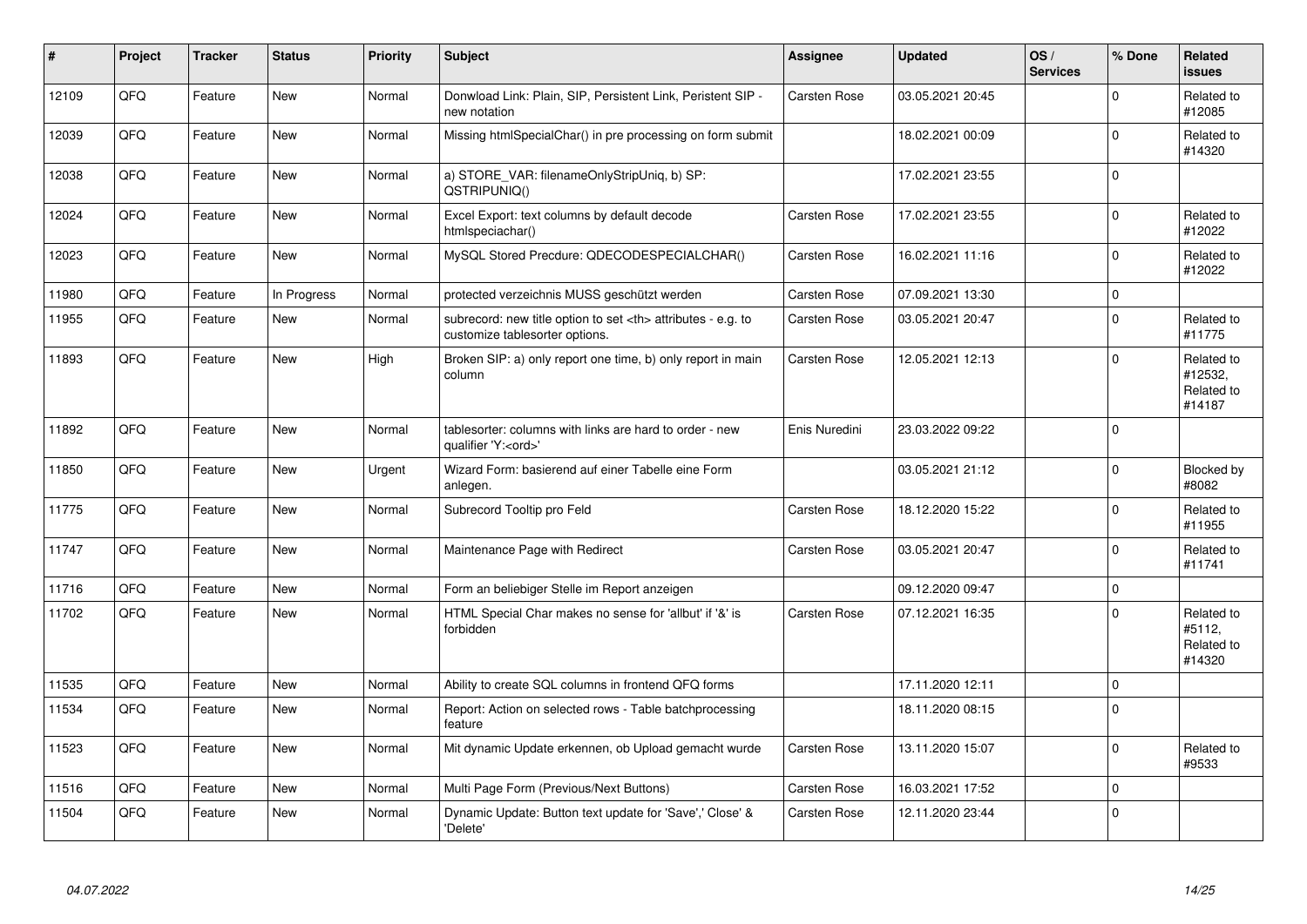| #     | Project | <b>Tracker</b> | <b>Status</b>     | <b>Priority</b> | <b>Subject</b>                                                                       | <b>Assignee</b> | <b>Updated</b>   | OS/<br><b>Services</b> | % Done      | Related<br>issues                            |
|-------|---------|----------------|-------------------|-----------------|--------------------------------------------------------------------------------------|-----------------|------------------|------------------------|-------------|----------------------------------------------|
| 11460 | QFQ     | Feature        | New               | Normal          | Easier creation of changelog: gitchangelog                                           | Carsten Rose    | 12.06.2021 10:20 |                        | $\Omega$    | Related to<br>#13467                         |
| 11323 | QFQ     | Feature        | Some day<br>maybe | Normal          | Report Frontend Editor Modal + Codemirror                                            | Carsten Rose    | 16.09.2021 15:10 |                        | $\Omega$    | Related to<br>#11036                         |
| 11322 | QFQ     | Feature        | Some day<br>maybe | Normal          | Form Element JSON - (multiline parameter field)                                      | Carsten Rose    | 16.09.2021 15:10 |                        | $\Omega$    |                                              |
| 11320 | QFQ     | Feature        | Priorize          | Normal          | Typo3 Version 10 support                                                             | Carsten Rose    | 05.05.2021 22:09 |                        | $\pmb{0}$   |                                              |
| 11217 | QFQ     | Feature        | Some day<br>maybe | Normal          | <b>Extend Script Functionality</b>                                                   | Carsten Rose    | 16.09.2021 15:10 |                        | $\Omega$    |                                              |
| 11080 | QFQ     | Feature        | New               | Normal          | Send MQTT messages                                                                   | Carsten Rose    | 29.08.2020 19:49 |                        | $\pmb{0}$   |                                              |
| 11076 | QFQ     | Feature        | In Progress       | Normal          | SELECT  AS _websocket                                                                | Carsten Rose    | 30.08.2020 17:49 |                        | $\pmb{0}$   |                                              |
| 11036 | QFQ     | Feature        | Some day<br>maybe | Normal          | inline report editor permissions                                                     | Carsten Rose    | 16.09.2021 15:09 |                        | $\Omega$    | Related to<br>#11323                         |
| 10996 | QFQ     | Feature        | New               | Normal          | Download video via sip: no seek                                                      | Carsten Rose    | 12.08.2020 14:18 |                        | $\mathbf 0$ |                                              |
| 10979 | QFQ     | Feature        | <b>New</b>        | Normal          | Ajax Calls an API - dataReport                                                       | Carsten Rose    | 11.05.2022 12:15 |                        | $\mathbf 0$ |                                              |
| 10976 | QFQ     | Feature        | New               | Normal          | Excel Export Verbesserungen                                                          | Carsten Rose    | 06.08.2020 10:56 |                        | $\mathbf 0$ |                                              |
| 10874 | QFQ     | Feature        | <b>New</b>        | Normal          | Erstellen eines Foreign Keys in der Tabelle "FormElement"                            |                 | 13.07.2020 10:11 |                        | $\mathbf 0$ |                                              |
| 10819 | QFQ     | Feature        | New               | Normal          | Persistent SIP - second try                                                          | Carsten Rose    | 29.06.2020 23:02 |                        | $\mathbf 0$ | Related to<br>#6261                          |
| 10782 | QFQ     | Feature        | Feedback          | Normal          | Tiny MCE: Image Upload                                                               | Enis Nuredini   | 16.05.2022 23:16 |                        | $\Omega$    | Related to<br>#12452                         |
| 10763 | QFQ     | Feature        | New               | Normal          | form accessed and submitted despite logout?                                          |                 | 16.06.2020 11:43 |                        | $\mathbf 0$ |                                              |
| 10745 | QFQ     | Feature        | Some day<br>maybe | Normal          | Tablesorter Excel Export                                                             | Carsten Rose    | 16.09.2021 15:09 |                        | $\Omega$    |                                              |
| 10738 | QFQ     | Feature        | Some day<br>maybe | Normal          | CORS headers for external API requests                                               |                 | 10.06.2020 14:00 |                        | $\mathbf 0$ |                                              |
| 10716 | QFQ     | Feature        | Some day<br>maybe | Normal          | Business Logic mit Externen Skripten                                                 | Carsten Rose    | 16.09.2021 15:10 |                        | $\Omega$    | Related to<br>#10713,<br>Related to<br>#8217 |
| 10714 | QFQ     | Feature        | <b>New</b>        | Normal          | multi Table Form                                                                     | Carsten Rose    | 16.03.2021 18:44 |                        | $\mathbf 0$ |                                              |
| 10593 | QFQ     | Feature        | New               | Normal          | label2: text behind input element                                                    | Carsten Rose    | 16.05.2020 10:57 |                        | 0           |                                              |
| 10569 | QFQ     | Feature        | Priorize          | Normal          | link blank more safe                                                                 | Enis Nuredini   | 25.03.2022 12:44 |                        | 0           |                                              |
| 10463 | QFQ     | Feature        | New               | Normal          | Report _link: expliztes setzen von HTML Tags (Bedarf fuer<br>'data-selenium' & 'id') | Enis Nuredini   | 23.03.2022 09:23 |                        | $\mathbf 0$ | Related to<br>#7648                          |
| 10443 | QFQ     | Feature        | In Progress       | Normal          | Konzept_api / _live                                                                  | Carsten Rose    | 07.05.2020 09:39 |                        | $\mathbf 0$ |                                              |
| 10384 | QFQ     | Feature        | New               | Normal          | Parameter Exchange QFQ Instances                                                     |                 | 07.05.2020 09:38 |                        | $\mathbf 0$ |                                              |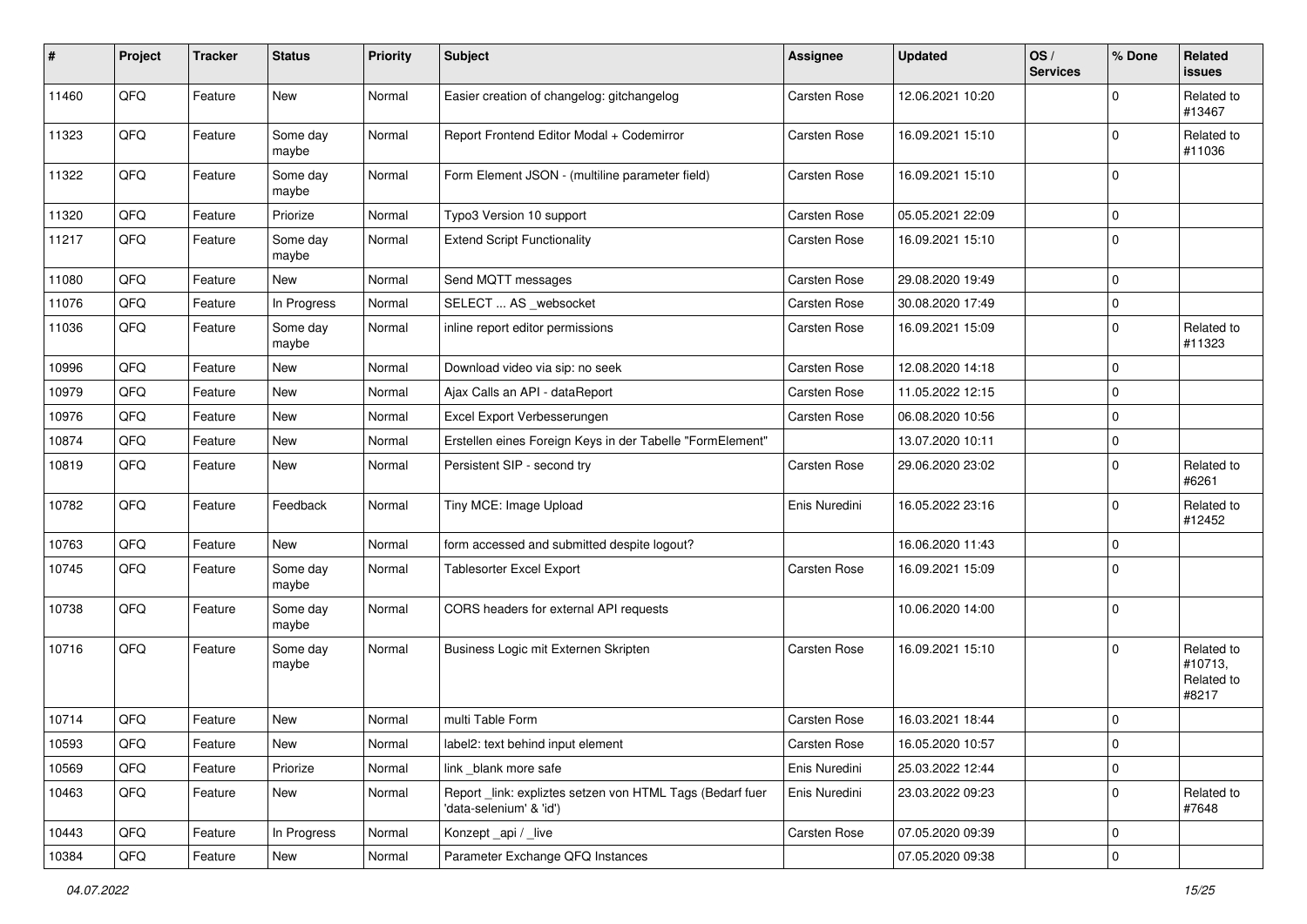| $\vert$ # | Project | <b>Tracker</b> | <b>Status</b>     | <b>Priority</b> | <b>Subject</b>                                                                                      | Assignee            | <b>Updated</b>   | OS/<br><b>Services</b> | % Done      | Related<br><b>issues</b>                                               |
|-----------|---------|----------------|-------------------|-----------------|-----------------------------------------------------------------------------------------------------|---------------------|------------------|------------------------|-------------|------------------------------------------------------------------------|
| 10345     | QFQ     | Feature        | <b>New</b>        | Normal          | Templates - Patterns QFQ Style                                                                      |                     | 03.05.2021 21:01 |                        | $\Omega$    | Related to<br>#10713                                                   |
| 10124     | QFQ     | Feature        | Feedback          | Normal          | qfq AAI-Login                                                                                       | Karin Niffeler      | 07.05.2020 09:36 |                        | $\mathbf 0$ |                                                                        |
| 10119     | QFQ     | Feature        | New               | Normal          | Dropdown (selectlist) & TypeAhead: format and catagorize<br>list                                    | Carsten Rose        | 07.05.2020 09:36 |                        | $\mathbf 0$ |                                                                        |
| 10116     | QFQ     | Feature        | Some day<br>maybe | Normal          | TypeAhead: Tag - show inside 'input' element                                                        | <b>Carsten Rose</b> | 16.09.2021 15:09 |                        | $\mathbf 0$ |                                                                        |
| 10114     | QFQ     | Feature        | New               | High            | Symbol (Link): 'G:' (Glyphicon) replaced by 'i:' (icon)                                             |                     | 07.12.2021 17:19 |                        | $\mathbf 0$ | Related to<br>#3797,<br>Related to<br>#4194                            |
| 10095     | QFQ     | Feature        | Some day<br>maybe | Normal          | Generic Gitlab Integration into QFQ                                                                 | Carsten Rose        | 16.09.2021 15:10 |                        | $\mathbf 0$ |                                                                        |
| 10080     | QFQ     | Feature        | New               | Normal          | Popup on 'save' / 'close': configure dialog (answer<br>yes/no/cancle/)                              | Carsten Rose        | 28.03.2021 20:52 |                        | $\mathbf 0$ | Is duplicate<br>of #12262                                              |
| 10015     | QFQ     | Feature        | Priorize          | Normal          | Monospace in Textarea                                                                               | Carsten Rose        | 03.02.2020 13:40 |                        | $\Omega$    |                                                                        |
| 10014     | QFQ     | Feature        | New               | Normal          | Manual.rst: describe behaviour and process order of<br>fillStoreVar, slaveId, sqlBefore,            | Carsten Rose        | 01.02.2020 22:31 |                        | $\mathbf 0$ |                                                                        |
| 10013     | QFQ     | Feature        | Some day<br>maybe | Normal          | FE.typ=editor: CodeMirror                                                                           | Carsten Rose        | 08.06.2022 10:37 |                        | $\mathbf 0$ | Related to<br>#12611,<br>Related to<br>#12490,<br>Related to<br>#7732  |
| 10012     | QFQ     | Feature        | Priorize          | Normal          | redirectAllMailTo: {{beEmail:T}}                                                                    | <b>Carsten Rose</b> | 08.05.2021 09:54 |                        | $\mathbf 0$ | Related to<br>#12412,<br>Related to<br>#12413,<br>Related to<br>#10011 |
| 10011     | QFQ     | Feature        | Priorize          | Normal          | Offer new STORE_TYPO3 Variable 'beUser', 'beEmail'                                                  | Carsten Rose        | 08.05.2021 09:51 |                        | $\Omega$    | Related to<br>#10012,<br>Related to<br>#12511                          |
| 10005     | QFQ     | Feature        | Priorize          | Normal          | Report / special column name:  AS _calendar                                                         | Carsten Rose        | 03.06.2020 17:28 |                        | $\mathbf 0$ |                                                                        |
| 10003     | QFQ     | Feature        | Priorize          | Normal          | fieldset: stronger visualize group                                                                  | Benjamin Baer       | 12.02.2020 08:13 |                        | $\mathbf 0$ |                                                                        |
| 9983      | QFQ     | Feature        | New               | Normal          | Report Notation: new keyword 'range'                                                                | Carsten Rose        | 01.02.2020 15:55 |                        | $\mathbf 0$ |                                                                        |
| 9968      | QFQ     | Feature        | Priorize          | Normal          | Tooltip in Links for Developer                                                                      | Carsten Rose        | 01.02.2020 23:17 |                        | $\mathbf 0$ |                                                                        |
| 9928      | QFQ     | Feature        | Priorize          | Normal          | SpecialColumnName: a) Deprecated: ' AS "_+tag " ', b)<br>New: ' AS "_ <tag1><tag2>" '</tag2></tag1> | Carsten Rose        | 01.02.2020 23:17 |                        | $\Omega$    | Related to<br>#9929                                                    |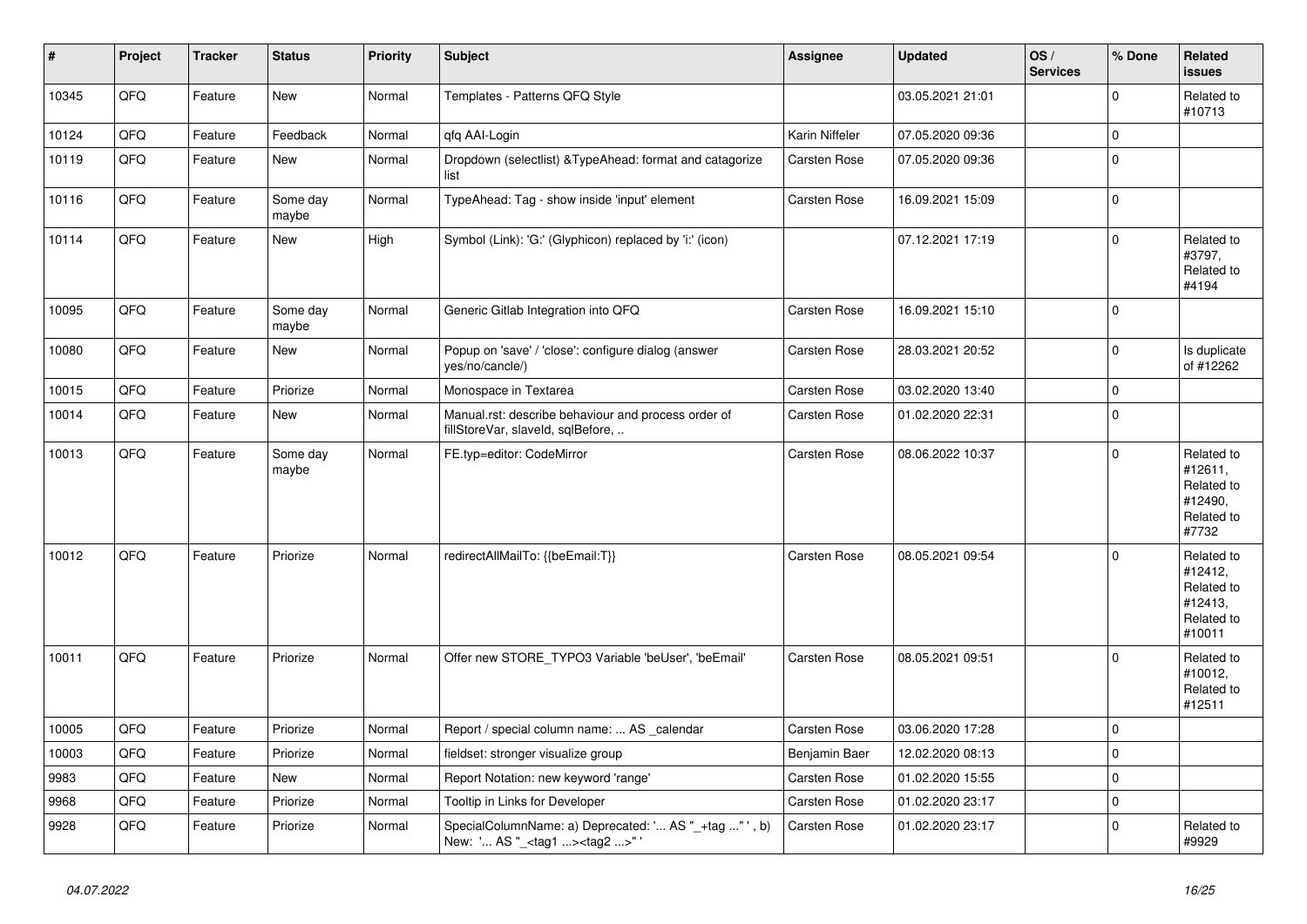| ∦    | Project | <b>Tracker</b> | <b>Status</b>     | <b>Priority</b> | Subject                                                                                                                               | Assignee            | <b>Updated</b>   | OS/<br><b>Services</b> | % Done      | Related<br><b>issues</b>                                             |
|------|---------|----------------|-------------------|-----------------|---------------------------------------------------------------------------------------------------------------------------------------|---------------------|------------------|------------------------|-------------|----------------------------------------------------------------------|
| 9927 | QFQ     | Feature        | <b>New</b>        | Normal          | QFQ Update: a) Update nur machen wenn BE User<br>eingeloggt ist., b) Bei Fehler genaue Meldung welcher<br>Updateschritt Probleme hat. | Carsten Rose        | 22.01.2020 12:59 |                        | $\mathbf 0$ |                                                                      |
| 9900 | QFQ     | Feature        | Priorize          | Normal          | Generic API Call: tt-content record >> JSON                                                                                           | <b>Carsten Rose</b> | 01.02.2020 10:13 |                        | $\mathbf 0$ |                                                                      |
| 9853 | QFQ     | Feature        | <b>New</b>        | Normal          | Check das SQL / QFQ / Mail Logfile geschrieben wird                                                                                   |                     | 09.01.2020 11:15 |                        | $\mathbf 0$ |                                                                      |
| 9811 | QFQ     | Feature        | <b>New</b>        | Normal          | Report: tag every n'th row                                                                                                            | <b>Carsten Rose</b> | 01.02.2020 23:22 |                        | $\mathbf 0$ |                                                                      |
| 9781 | QFQ     | Feature        | <b>New</b>        | Normal          | Button: CSS class to make buttons smaller                                                                                             | <b>Carsten Rose</b> | 01.02.2020 23:22 |                        | $\mathbf 0$ |                                                                      |
| 9777 | QFQ     | Feature        | <b>New</b>        | Normal          | Logging QFQ Variables                                                                                                                 | <b>Carsten Rose</b> | 16.12.2019 17:17 |                        | $\mathbf 0$ |                                                                      |
| 9707 | QFQ     | Feature        | <b>New</b>        | Normal          | SIP security: encode pageld and check pageld on decode                                                                                | <b>Carsten Rose</b> | 01.02.2020 23:22 |                        | $\mathbf 0$ |                                                                      |
| 9706 | QFQ     | Feature        | <b>New</b>        | Normal          | Multi File Upload (hidden template group)                                                                                             | <b>Carsten Rose</b> | 01.02.2020 23:22 |                        | $\mathbf 0$ | Related to<br>#7521,<br>Related to<br>#5562,<br>Related to<br>#13330 |
| 9704 | QFQ     | Feature        | Some day<br>maybe | Normal          | Thumbnails Generieren beim Splitten von PDF Files                                                                                     | <b>Carsten Rose</b> | 11.12.2019 16:01 |                        | $\mathbf 0$ |                                                                      |
| 9668 | QFQ     | Feature        | Priorize          | Normal          | Form.mode: rename 'hidden' to 'hide'                                                                                                  | <b>Carsten Rose</b> | 05.05.2021 22:14 |                        | $\mathbf 0$ | Related to<br>#6437                                                  |
| 9602 | QFQ     | Feature        | <b>New</b>        | Normal          | Form definition as JSON                                                                                                               | <b>Carsten Rose</b> | 01.02.2020 23:21 |                        | $\mathbf 0$ | Related to<br>#9600                                                  |
| 9579 | QFQ     | Feature        | Some day<br>maybe | Normal          | Multiform with Process Row                                                                                                            | <b>Carsten Rose</b> | 11.12.2019 16:01 |                        | $\Omega$    |                                                                      |
| 9548 | QFQ     | Feature        | Feedback          | High            | FormElement: Pattern mismatch - optional report only on<br>focus lost                                                                 | Benjamin Baer       | 03.05.2021 21:14 |                        | $\mathbf 0$ |                                                                      |
| 9537 | QFQ     | Feature        | <b>New</b>        | Normal          | FormEditor: Edit fieldset in FrontEnd                                                                                                 | <b>Carsten Rose</b> | 01.02.2020 23:22 |                        | $\mathbf 0$ |                                                                      |
| 9394 | QFQ     | Feature        | Priorize          | Normal          | REST: allow for non numerical ids in get requests                                                                                     | Carsten Rose        | 05.05.2021 22:10 |                        | $\mathbf 0$ |                                                                      |
| 9352 | QFQ     | Feature        | <b>New</b>        | Normal          | FE 'Native' fire slaveld, sqlAfter, sqlIns                                                                                            | <b>Carsten Rose</b> | 01.02.2020 23:22 |                        | $\mathbf 0$ |                                                                      |
| 9348 | QFQ     | Feature        | New               | Normal          | defaultThumbnailSize: pre render thumbnails                                                                                           | <b>Carsten Rose</b> | 12.06.2021 09:05 |                        | $\mathbf 0$ |                                                                      |
| 9346 | QFQ     | Feature        | Priorize          | Normal          | beforeSave: check if an upload is given                                                                                               | <b>Carsten Rose</b> | 11.06.2021 21:18 |                        | $\mathbf 0$ |                                                                      |
| 9221 | QFQ     | Feature        | <b>New</b>        | Normal          | typeAhead: Zeichenlimite ausschalten                                                                                                  | <b>Carsten Rose</b> | 29.06.2022 22:36 |                        | $\mathbf 0$ |                                                                      |
| 9208 | QFQ     | Feature        | <b>New</b>        | Normal          | Manage 'recent' records                                                                                                               | Carsten Rose        | 01.02.2020 23:22 |                        | 0           |                                                                      |
| 9136 | QFQ     | Feature        | New               | Normal          | Create ZIP files with dynamic PDFs                                                                                                    | Carsten Rose        | 01.02.2020 23:22 |                        | $\mathbf 0$ |                                                                      |
| 9135 | QFQ     | Feature        | Priorize          | Normal          | Progress Bar generic / replace old hourglass download<br>popup                                                                        | Benjamin Baer       | 03.01.2022 07:43 |                        | $\mathbf 0$ |                                                                      |
| 9130 | QFQ     | Feature        | Some day<br>maybe | Normal          | tablesorter: Automatic Row numbering / Zeilenummer                                                                                    | Benjamin Baer       | 01.02.2020 23:22 |                        | $\mathbf 0$ |                                                                      |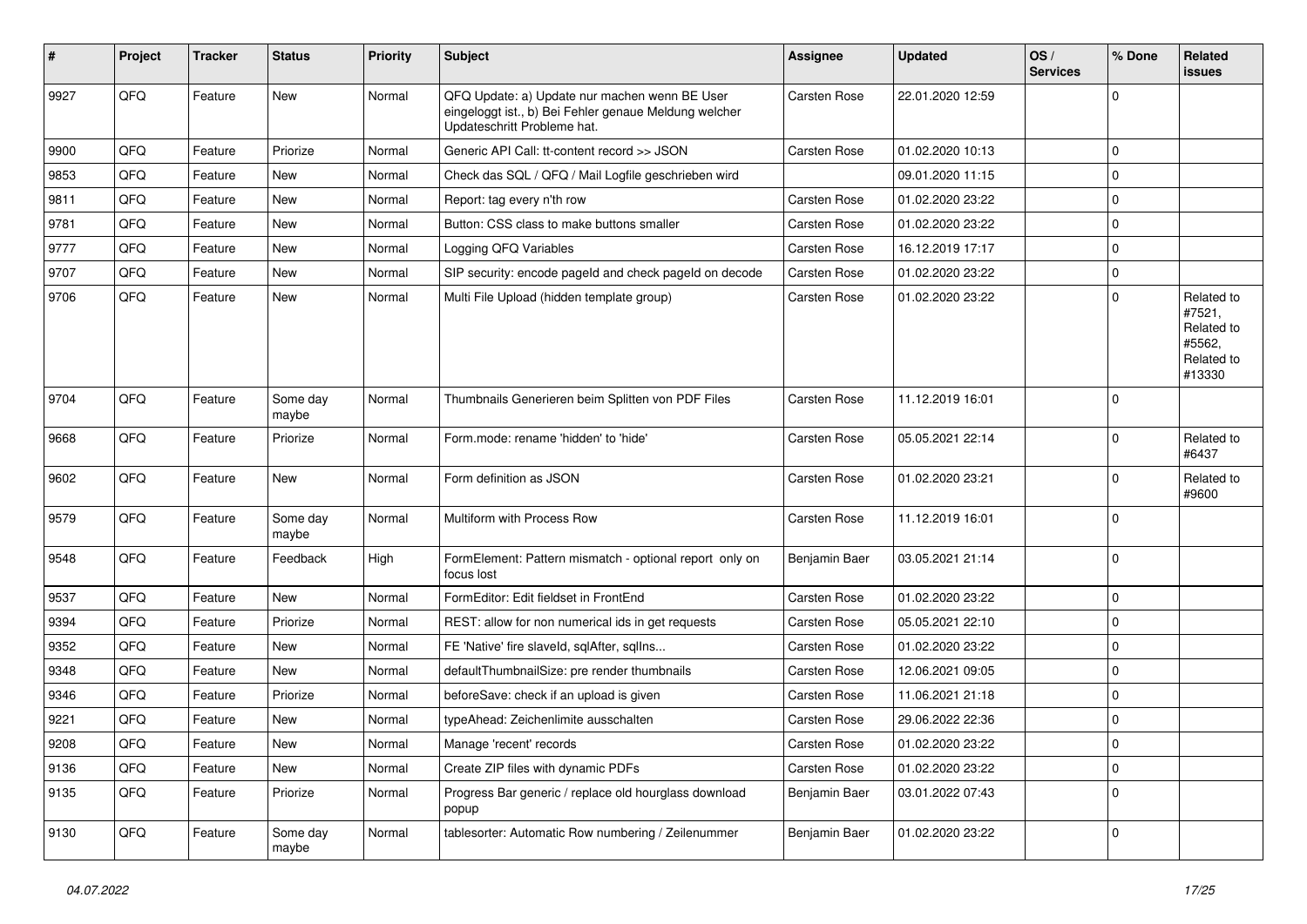| #    | Project | <b>Tracker</b> | <b>Status</b>     | <b>Priority</b> | <b>Subject</b>                                                                                         | <b>Assignee</b>     | <b>Updated</b>   | OS/<br><b>Services</b> | % Done      | Related<br><b>issues</b> |
|------|---------|----------------|-------------------|-----------------|--------------------------------------------------------------------------------------------------------|---------------------|------------------|------------------------|-------------|--------------------------|
| 9129 | QFQ     | Feature        | <b>New</b>        | Normal          | sqlValidate: Message as notification, not as error                                                     | <b>Carsten Rose</b> | 01.02.2020 23:22 |                        | $\Omega$    | Related to<br>#9128      |
| 9128 | QFQ     | Feature        | <b>New</b>        | Normal          | Error Message: not replaced variables- a) replace back to<br>'{{', b) underline                        | <b>Carsten Rose</b> | 01.02.2020 23:22 |                        | $\mathbf 0$ | Related to<br>#9129      |
| 9052 | QFQ     | Feature        | Feedback          | High            | Report: CodeMirror with SQL Syntax Highlight in FE                                                     | Enis Nuredini       | 08.06.2022 10:25 |                        | $\mathbf 0$ |                          |
| 8975 | QFQ     | Feature        | <b>New</b>        | Normal          | Report Notation: 2.0                                                                                   | <b>Carsten Rose</b> | 01.02.2020 23:22 |                        | $\mathbf 0$ | Related to<br>#8963      |
| 8963 | QFQ     | Feature        | Priorize          | Normal          | Setting values in a store: flexible way                                                                | Carsten Rose        | 05.05.2021 22:10 |                        | $\Omega$    | Related to<br>#8975      |
| 8962 | QFQ     | Feature        | <b>New</b>        | High            | allow for form fields with identical names                                                             | Carsten Rose        | 03.05.2021 21:14 |                        | $\Omega$    |                          |
| 8894 | QFQ     | Feature        | Some day<br>maybe | Normal          | Documentation Tags Usable in QFQ Application                                                           | Carsten Rose        | 11.12.2019 16:01 |                        | $\Omega$    |                          |
| 8892 | QFQ     | Feature        | Some day<br>maybe | Normal          | Display and Edit SQL Comments in Form Editor                                                           | Carsten Rose        | 11.12.2019 16:01 |                        | $\Omega$    |                          |
| 8806 | QFQ     | Feature        | <b>New</b>        | Normal          | SQL Function nl2br                                                                                     | <b>Carsten Rose</b> | 01.02.2020 23:22 |                        | $\mathbf 0$ |                          |
| 8719 | QFQ     | Feature        | New               | Normal          | extraButtonLock: add support for 0/1                                                                   | Carsten Rose        | 01.02.2020 23:22 |                        | $\Omega$    |                          |
| 8702 | QFQ     | Feature        | New               | Normal          | Load Record which is locked: missing user info                                                         | <b>Carsten Rose</b> | 11.12.2019 16:16 |                        | $\mathbf 0$ | Related to<br>#9789      |
| 8586 | QFQ     | Feature        | Some day<br>maybe | Normal          | QFQ: Enhance Error message for 'record not found'                                                      | <b>Carsten Rose</b> | 16.09.2021 15:10 |                        | $\Omega$    |                          |
| 8585 | QFQ     | Feature        | Priorize          | Normal          | Enhance Error message for 'unknown form'                                                               | Carsten Rose        | 01.02.2020 10:13 |                        | $\pmb{0}$   |                          |
| 8584 | QFQ     | Feature        | Priorize          | Normal          | FE 'Action' - never assign to Container (except Template<br>Group)                                     | Carsten Rose        | 01.02.2020 10:13 |                        | $\Omega$    |                          |
| 8520 | QFQ     | Feature        | Some day<br>maybe | Normal          | Bring QFQ to Composer                                                                                  | Carsten Rose        | 16.09.2021 15:10 |                        | $\Omega$    |                          |
| 8336 | QFQ     | Feature        | New               | Normal          | Form > modified > Close New: a) Optional disable popup, b)<br>custom text, c) mode on save: close stay | <b>Carsten Rose</b> | 01.02.2020 23:22 |                        | $\Omega$    | Related to<br>#8335      |
| 8277 | QFQ     | Feature        | Priorize          | Normal          | fe.parameter.default=                                                                                  | Carsten Rose        | 01.02.2020 23:17 |                        | $\Omega$    | Related to<br>#8113      |
| 8217 | QFQ     | Feature        | <b>New</b>        | Normal          | if-elseif-else construct                                                                               | <b>Carsten Rose</b> | 16.03.2021 18:41 |                        | $\Omega$    | Related to<br>#10716     |
| 8204 | QFQ     | Feature        | Priorize          | High            | Position 'required mark'                                                                               | Carsten Rose        | 16.06.2021 13:44 |                        | $\mathbf 0$ |                          |
| 8187 | QFQ     | Feature        | New               | Normal          | Subrecord: enable/hide new button - make new/edit/delete<br>customizeable.                             | <b>Carsten Rose</b> | 06.03.2021 18:44 |                        | $\Omega$    | Related to<br>#11326     |
| 8101 | QFQ     | Feature        | Some day<br>maybe | Normal          | Password hash: support further hashing methods                                                         | <b>Carsten Rose</b> | 16.09.2021 15:10 |                        | $\mathbf 0$ |                          |
| 8089 | QFQ     | Feature        | New               | Normal          | Copy/Paste for FormElements                                                                            | <b>Carsten Rose</b> | 01.02.2020 23:22 |                        | $\mathbf 0$ |                          |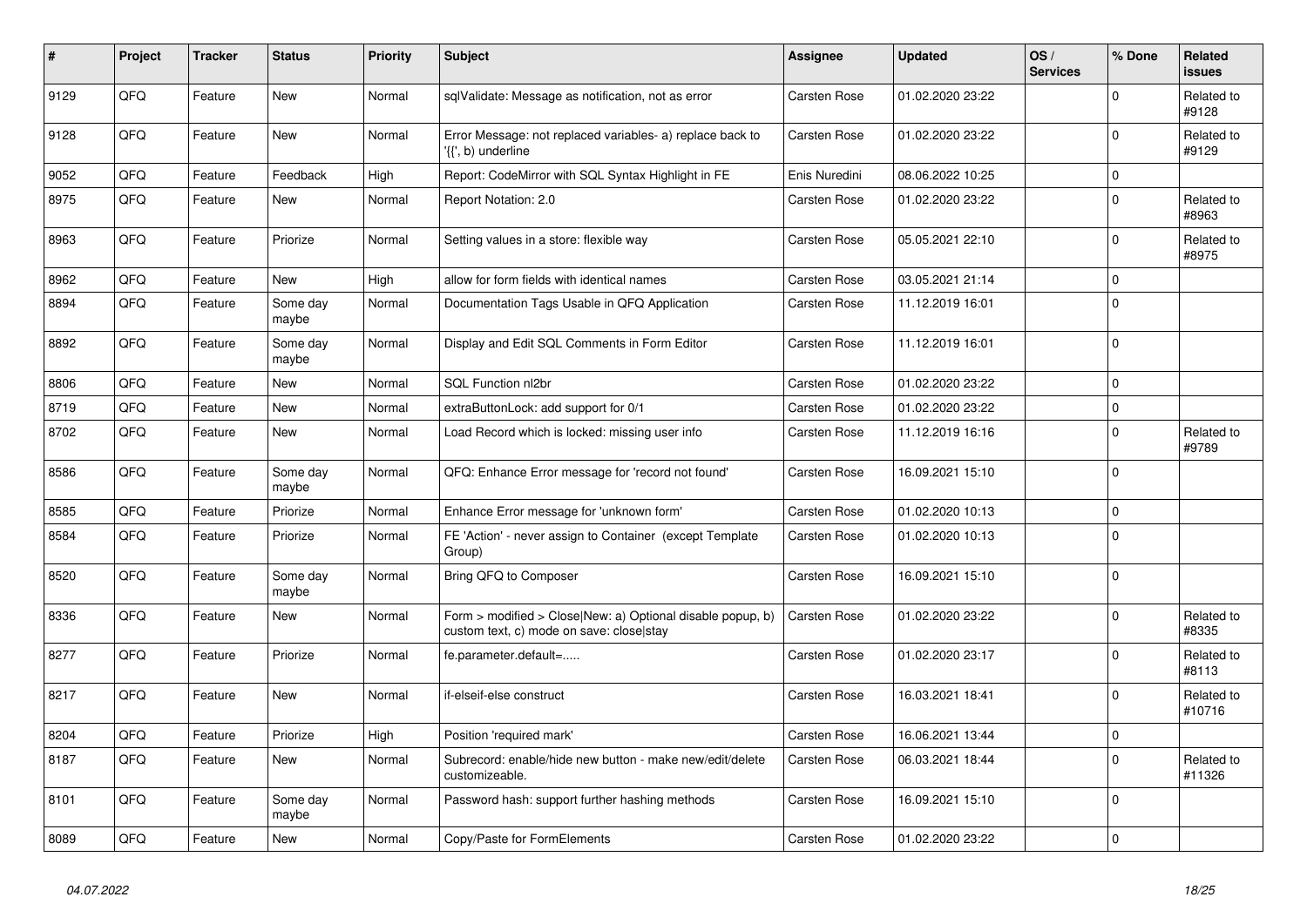| $\vert$ # | Project | <b>Tracker</b> | <b>Status</b>     | <b>Priority</b> | <b>Subject</b>                                                          | <b>Assignee</b>     | <b>Updated</b>   | OS/<br><b>Services</b> | % Done      | Related<br><b>issues</b>                                               |
|-----------|---------|----------------|-------------------|-----------------|-------------------------------------------------------------------------|---------------------|------------------|------------------------|-------------|------------------------------------------------------------------------|
| 8082      | QFQ     | Feature        | Priorize          | High            | Contact form without saving record                                      | <b>Carsten Rose</b> | 07.12.2021 15:20 |                        | $\Omega$    | Related to<br>#8587,<br><b>Blocks</b><br>#11850                        |
| 8056      | QFQ     | Feature        | Some day<br>maybe | Normal          | Termin Organisation (Reservation)                                       |                     | 01.02.2020 23:19 |                        | $\mathbf 0$ | Related to<br>#8658                                                    |
| 8044      | QFQ     | Feature        | Priorize          | Normal          | Transaction: a) Form, b) Report                                         | Carsten Rose        | 05.05.2021 22:14 |                        | $\Omega$    | Related to<br>#8043                                                    |
| 8034      | QFQ     | Feature        | Priorize          | Normal          | FormElement 'data': 22.22.2222 should not be accepted                   | <b>Carsten Rose</b> | 01.02.2020 10:13 |                        | $\mathbf 0$ |                                                                        |
| 7965      | QFQ     | Feature        | Priorize          | Normal          | Input type 'text' with visual format - currency                         | Benjamin Baer       | 03.01.2022 07:45 |                        | $\mathbf 0$ |                                                                        |
| 7924      | QFQ     | Feature        | New               | Normal          | Radio/Checkbox with Tooltip                                             | <b>Carsten Rose</b> | 01.02.2020 23:22 |                        | $\mathbf 0$ |                                                                        |
| 7921      | QFQ     | Feature        | Some day<br>maybe | Normal          | Rest API Export: URL kuerzer machen                                     |                     | 01.02.2020 23:19 |                        | $\mathbf 0$ |                                                                        |
| 7920      | QFQ     | Feature        | New               | Normal          | FE: Syntax Highlight, Zeinlenumbruch                                    | Carsten Rose        | 01.02.2020 10:03 |                        | $\mathbf 0$ |                                                                        |
| 7850      | QFQ     | Feature        | New               | High            | Upload records: non 'pathFileName' column                               | <b>Carsten Rose</b> | 03.05.2021 21:14 |                        | $\mathbf 0$ |                                                                        |
| 7812      | QFQ     | Feature        | New               | Normal          | FE 'Subrecord' - new option 'subrecordShowFilter',<br>'subrecordPaging' | Carsten Rose        | 01.02.2020 23:22 |                        | $\mathbf 0$ |                                                                        |
| 7732      | QFQ     | Feature        | Some day<br>maybe | Normal          | Javascript: Lazy Loading der add on libs                                | Benjamin Baer       | 08.06.2022 10:38 |                        | $\Omega$    | Related to<br>#12611,<br>Related to<br>#12490,<br>Related to<br>#10013 |
| 7730      | QFQ     | Feature        | Priorize          | Normal          | SELECT Box: title in between                                            | Benjamin Baer       | 01.02.2020 23:22 |                        | $\mathbf 0$ |                                                                        |
| 7683      | QFQ     | Feature        | <b>New</b>        | Normal          | Special column names in '{{ SELECT  AS _link }}' should<br>be detected  | Carsten Rose        | 01.02.2020 23:21 |                        | $\Omega$    |                                                                        |
| 7681      | QFQ     | Feature        | <b>New</b>        | Normal          | Optional switch off 'check for modified record'                         | Carsten Rose        | 01.02.2020 23:21 |                        | $\mathbf 0$ |                                                                        |
| 7660      | QFQ     | Feature        | New               | Normal          | IMAP: import mails to DB, move / delete mails                           | Carsten Rose        | 01.02.2020 09:52 |                        | $\mathbf 0$ |                                                                        |
| 7630      | QFQ     | Feature        | Priorize          | Normal          | detailed error message for simple upload                                | <b>Carsten Rose</b> | 01.02.2020 10:13 |                        | $\mathbf 0$ |                                                                        |
| 7602      | QFQ     | Feature        | ToDo              | High            | Multi Select: with checkboxes                                           | Benjamin Baer       | 22.03.2022 09:07 |                        | $\mathbf 0$ |                                                                        |
| 7522      | QFQ     | Feature        | Priorize          | Normal          | Inserting default index.html to folder (Avoid Apache<br>Indexing)       | Carsten Rose        | 01.02.2020 10:13 |                        | $\mathbf 0$ |                                                                        |
| 7521      | QFQ     | Feature        | New               | Normal          | TemplateGroup: fe.type=upload                                           | Carsten Rose        | 01.02.2020 23:21 |                        | $\pmb{0}$   | Related to<br>#9706                                                    |
| 7520      | QFQ     | Feature        | New               | Normal          | QR Code:  AS _qr ( AS _link)                                            | <b>Carsten Rose</b> | 01.02.2020 23:22 |                        | $\Omega$    |                                                                        |
| 7519      | QFQ     | Feature        | <b>New</b>        | Normal          | Select: Multi                                                           | Carsten Rose        | 01.02.2020 23:22 |                        | $\mathbf 0$ |                                                                        |
| 7481      | QFQ     | Feature        | New               | Normal          | Detect 'BaseUrl' automatically                                          | <b>Carsten Rose</b> | 01.02.2020 23:21 |                        | $\Omega$    |                                                                        |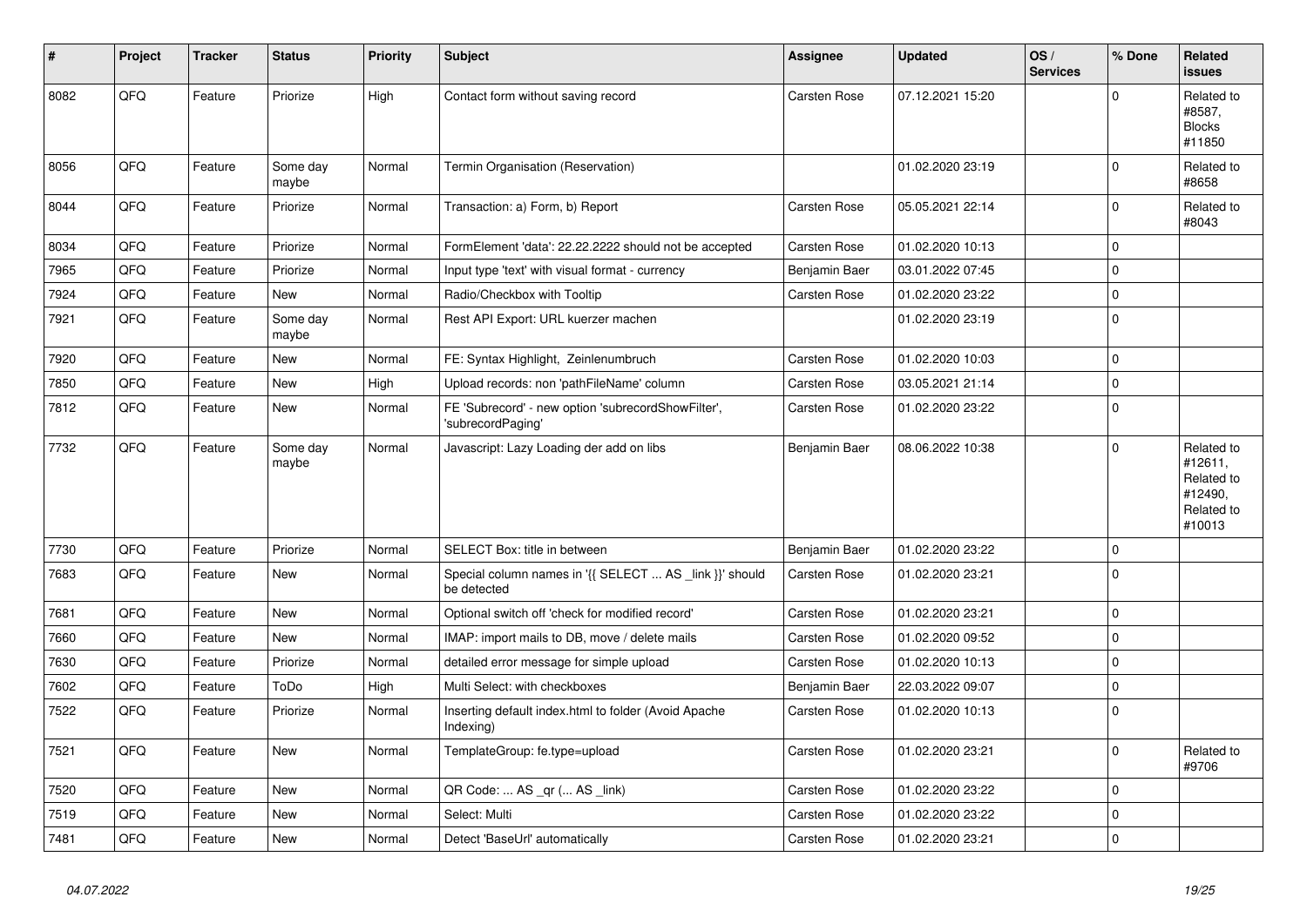| #    | Project | <b>Tracker</b> | <b>Status</b>     | <b>Priority</b> | <b>Subject</b>                                                                                 | Assignee            | <b>Updated</b>   | OS/<br><b>Services</b> | % Done      | Related<br><b>issues</b>  |
|------|---------|----------------|-------------------|-----------------|------------------------------------------------------------------------------------------------|---------------------|------------------|------------------------|-------------|---------------------------|
| 7480 | QFQ     | Feature        | New               | Normal          | Record History (Undo / Redo)                                                                   | Carsten Rose        | 11.12.2019 16:16 |                        | $\Omega$    | Related to<br>#2361       |
| 7453 | QFQ     | Feature        | Some day<br>maybe | Normal          | import / export forms QFQ                                                                      | <b>Carsten Rose</b> | 16.09.2021 15:10 |                        | $\mathbf 0$ |                           |
| 7452 | QFQ     | Feature        | Some day<br>maybe | Normal          | automate deployment new QFQ version                                                            | Carsten Rose        | 16.09.2021 15:10 |                        | $\mathbf 0$ |                           |
| 7342 | QFQ     | Feature        | New               | Normal          | add content $=$ hide this                                                                      | Carsten Rose        | 01.02.2020 23:21 |                        | $\mathbf 0$ |                           |
| 7336 | QFQ     | Feature        | Some day<br>maybe | Normal          | PDF Upload: disallow PDFs with specific Meta information                                       | Carsten Rose        | 11.12.2019 16:01 |                        | $\Omega$    |                           |
| 7290 | QFQ     | Feature        | Priorize          | Normal          | FormEditor: title as textarea if LEN(title)>60                                                 | Carsten Rose        | 01.02.2020 10:13 |                        | $\mathbf 0$ | Blocked by<br>#7682       |
| 7280 | QFQ     | Feature        | <b>New</b>        | Normal          | recently used table                                                                            | Carsten Rose        | 01.02.2020 23:21 |                        | $\mathbf 0$ |                           |
| 7278 | QFQ     | Feature        | Some day<br>maybe | Normal          | Form: Wert vordefinieren der immer gesetzt wird                                                |                     | 02.05.2021 09:27 |                        | $\mathbf 0$ |                           |
| 7239 | QFQ     | Feature        | New               | Normal          | TinyMCE: html tag whitelist                                                                    | <b>Carsten Rose</b> | 01.02.2020 23:21 |                        | $\mathbf 0$ | Related to<br>#14320      |
| 7229 | QFQ     | Feature        | Some day<br>maybe | Normal          | New FormElement.type: Button                                                                   |                     | 01.02.2021 12:32 |                        | $\mathbf 0$ |                           |
| 7217 | QFQ     | Feature        | Priorize          | Normal          | Download: notice User if `_sip=?` is missing                                                   | Carsten Rose        | 01.02.2020 10:13 |                        | $\mathbf 0$ |                           |
| 7175 | QFQ     | Feature        | <b>New</b>        | Normal          | Upload: md5 hash as filename                                                                   | <b>Carsten Rose</b> | 01.02.2020 23:21 |                        | $\mathbf 0$ |                           |
| 7119 | QFQ     | Feature        | New               | Normal          | Upload: scaleDownWidth, scaleDownHeight                                                        | Carsten Rose        | 01.02.2020 23:21 |                        | $\mathbf 0$ |                           |
| 7109 | QFQ     | Feature        | New               | Normal          | Dynamic Updates: row/element hide                                                              | Carsten Rose        | 01.02.2020 23:22 |                        | $\mathbf 0$ | Has<br>duplicate<br>#4081 |
| 7108 | QFQ     | Feature        | Some day<br>maybe | Normal          | QFQ Wrap Elements                                                                              |                     | 11.12.2019 16:01 |                        | $\Omega$    |                           |
| 7107 | QFQ     | Feature        | Some day<br>maybe | Normal          | Showcase Registration Tool: Anmeldung / Administration :<br>Liste Anmeldungen / Emaileinaldung | Carsten Rose        | 11.12.2019 16:01 |                        | $\mathbf 0$ |                           |
| 7106 | QFQ     | Feature        | Some day<br>maybe | Normal          | Beispiel Nummerierung von Rows in Report                                                       |                     | 11.12.2019 16:01 |                        | $\mathbf 0$ |                           |
| 7105 | QFQ     | Feature        | Some day<br>maybe | Normal          | Beispiel wie man in einer zweiten Tabelle speichert.                                           |                     | 11.12.2019 16:01 |                        | $\mathbf 0$ |                           |
| 7104 | QFG     | Feature        | Some day<br>maybe | Normal          | Manual: hint about escaping if '\r' appears in mail body                                       |                     | 11.12.2019 16:01 |                        | $\mathbf 0$ |                           |
| 7102 | QFQ     | Feature        | New               | Normal          | Comment sign in report: '#' and '--'                                                           | Carsten Rose        | 01.02.2020 23:21 |                        | $\mathbf 0$ |                           |
| 7100 | QFQ     | Feature        | Some day<br>maybe | Normal          | Download: log access, max downloads, time limit                                                |                     | 01.02.2020 23:19 |                        | $\mathbf 0$ |                           |
| 7099 | QFQ     | Feature        | New               | Normal          | Redesign FormEditor                                                                            | Carsten Rose        | 01.02.2020 23:21 |                        | $\pmb{0}$   |                           |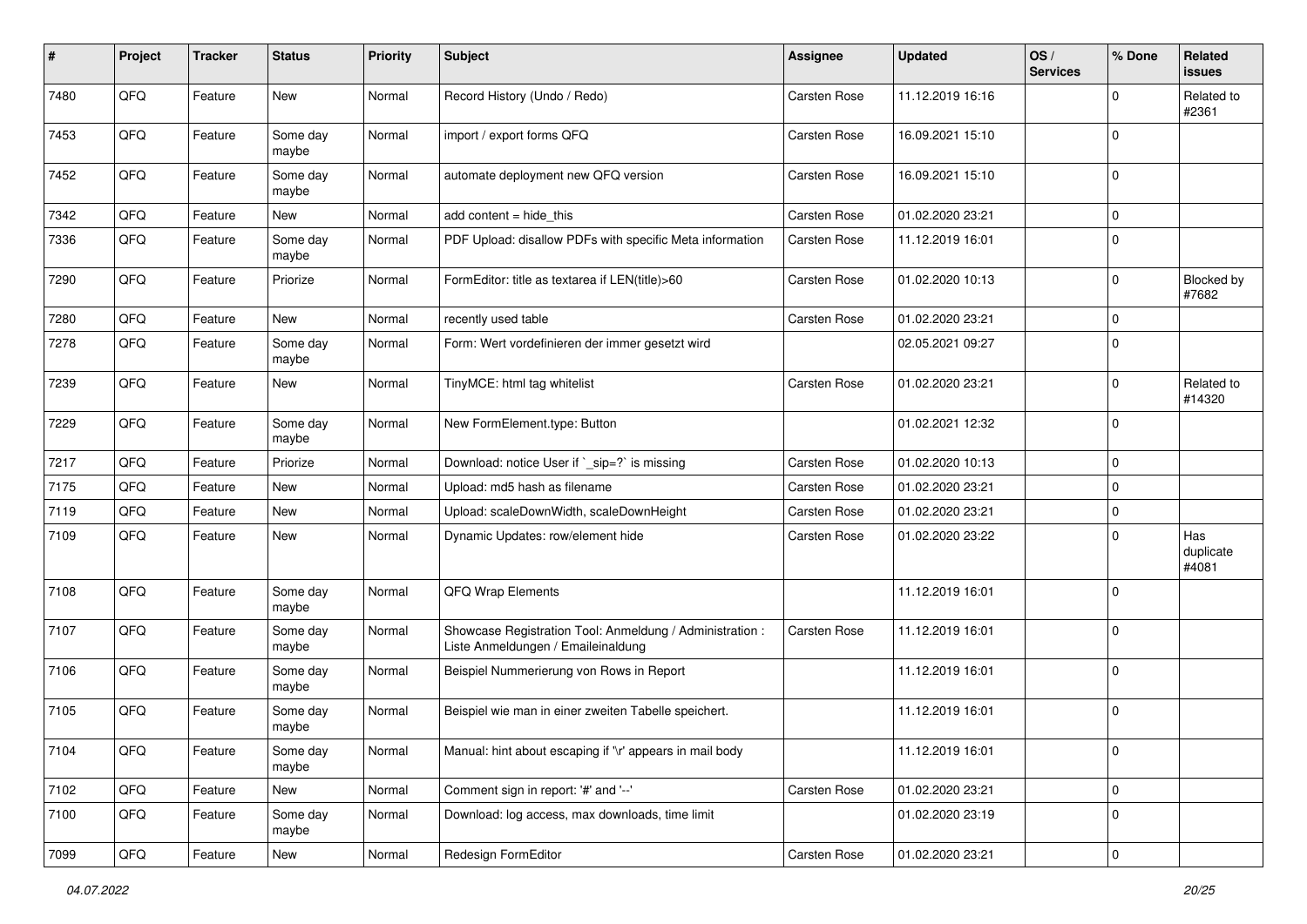| ∦    | Project | <b>Tracker</b> | <b>Status</b>     | <b>Priority</b> | <b>Subject</b>                                                                                                             | <b>Assignee</b>     | <b>Updated</b>   | OS/<br><b>Services</b> | % Done                  | Related<br><b>issues</b>                    |
|------|---------|----------------|-------------------|-----------------|----------------------------------------------------------------------------------------------------------------------------|---------------------|------------------|------------------------|-------------------------|---------------------------------------------|
| 6998 | QFQ     | Feature        | Priorize          | Normal          | Form: with debug=on show column information as tooltip of<br>column label                                                  | <b>Carsten Rose</b> | 01.02.2020 10:13 |                        | $\mathbf 0$             |                                             |
| 6992 | QFQ     | Feature        | Some day<br>maybe | Normal          | DB exception: Syntax Highlight                                                                                             |                     | 11.12.2019 16:01 |                        | $\mathbf 0$             | Related to<br>#5450                         |
| 6972 | QFQ     | Feature        | Some day<br>maybe | Normal          | Fabric Clipboard / cross browser tab                                                                                       | Benjamin Baer       | 01.02.2020 23:21 |                        | $\mathbf 0$             |                                             |
| 6970 | QFQ     | Feature        | Some day<br>maybe | Normal          | tablesorter: default fuer 'sortReset' aendern von 'Ctrl' zu 'Alt'                                                          | Benjamin Baer       | 01.02.2020 23:21 |                        | 0                       |                                             |
| 6870 | QFQ     | Feature        | Priorize          | Normal          | Click on '_link' triggers an API call                                                                                      | Benjamin Baer       | 03.01.2022 08:25 |                        | $\mathbf 0$             |                                             |
| 6855 | QFQ     | Feature        | New               | Normal          | With {{feUser:U}}!={{feUser:T}}: Save / Delete: only possible<br>with {{feUserSave:U}}='yes' and '{{feUserDelete:U}}='yes' | <b>Carsten Rose</b> | 01.02.2020 23:21 |                        | $\Omega$                |                                             |
| 6801 | QFQ     | Feature        | Priorize          | Normal          | Fabric: Maximize / Fulllscreen                                                                                             | Benjamin Baer       | 21.03.2022 09:56 |                        | $\mathbf 0$             |                                             |
| 6765 | QFQ     | Feature        | New               | Normal          | Moeglichkeit via QFQ eigene Logs zu schreiben                                                                              | Carsten Rose        | 01.02.2020 23:21 |                        | $\mathbf 0$             |                                             |
| 6723 | QFQ     | Feature        | <b>New</b>        | Normal          | Report QFQ Installation and Version                                                                                        | <b>Carsten Rose</b> | 12.06.2021 09:07 |                        | $\overline{0}$          |                                             |
| 6715 | QFQ     | Feature        | Some day<br>maybe | Normal          | Code-Refactoring: dbArray vereinheitlichen                                                                                 | Carsten Rose        | 11.12.2019 16:02 |                        | 0                       |                                             |
| 6704 | QFQ     | Feature        | Some day<br>maybe | Normal          | Upload Mode: Bilder in Notizen rechts sollen aktuellen<br>Upload repräsentieren.                                           |                     | 01.02.2020 23:19 |                        | $\mathbf 0$             | Related to<br>#3264                         |
| 6602 | QFQ     | Feature        | <b>New</b>        | Normal          | Formlet: in Report auf Mausklick ein mini-form oeffnen                                                                     | <b>Carsten Rose</b> | 11.12.2019 16:16 |                        | $\mathbf 0$             |                                             |
| 6594 | QFQ     | Feature        | New               | Normal          | Excel: on download, check if there is a valid sip                                                                          | <b>Carsten Rose</b> | 01.02.2020 23:21 |                        | $\mathbf 0$             |                                             |
| 6515 | QFQ     | Feature        | Some day<br>maybe | Normal          | Formular: Felder dynamisch ein/ausblenden                                                                                  |                     | 11.12.2019 16:02 |                        | $\mathbf 0$             |                                             |
| 6437 | QFQ     | Feature        | New               | Normal          | Neuer Mode Button bei FormElementen                                                                                        | <b>Carsten Rose</b> | 01.02.2020 23:21 |                        | $\mathbf 0$             | Related to<br>#9668,<br>Blocked by<br>#9678 |
| 6299 | QFQ     | Feature        | Some day<br>maybe | Normal          | Attack detection: log table with invalid SIP access                                                                        |                     | 11.12.2019 16:02 |                        | $\mathbf 0$             | Related to<br>#3947                         |
| 6292 | QFQ     | Feature        | <b>New</b>        | Normal          | Download: File speichern mit Hash aber original Filename in<br>der Datenbank vermerken fuer Downloads                      | Carsten Rose        | 01.02.2020 23:21 |                        | 0                       |                                             |
| 6289 | QFQ     | Feature        | New               | Normal          | Form: Log                                                                                                                  | <b>Carsten Rose</b> | 01.02.2020 23:21 |                        | 0                       |                                             |
| 6288 | QFQ     | Feature        | Some day<br>maybe | Normal          | Best Practice: Erklaeren wie man ein Formular ganz in<br>'weiss' erstellen kann                                            |                     | 11.12.2019 16:02 |                        | 0                       |                                             |
| 6261 | QFQ     | Feature        | New               | Normal          | Persistent SIP                                                                                                             | Carsten Rose        | 12.06.2021 09:07 |                        | $\mathbf 0$             | Related to<br>#10819                        |
| 6250 | QFQ     | Feature        | In Progress       | Normal          | Enhance layout: a) Subrecord, b) Subrecord-Title                                                                           | Carsten Rose        | 01.02.2020 23:22 |                        | 0                       | Related to<br>#5391                         |
| 6224 | QFQ     | Feature        | Priorize          | Normal          | Dynamic update: fade in/out fields                                                                                         | Benjamin Baer       | 21.03.2022 09:50 |                        | $\overline{\mathbf{0}}$ |                                             |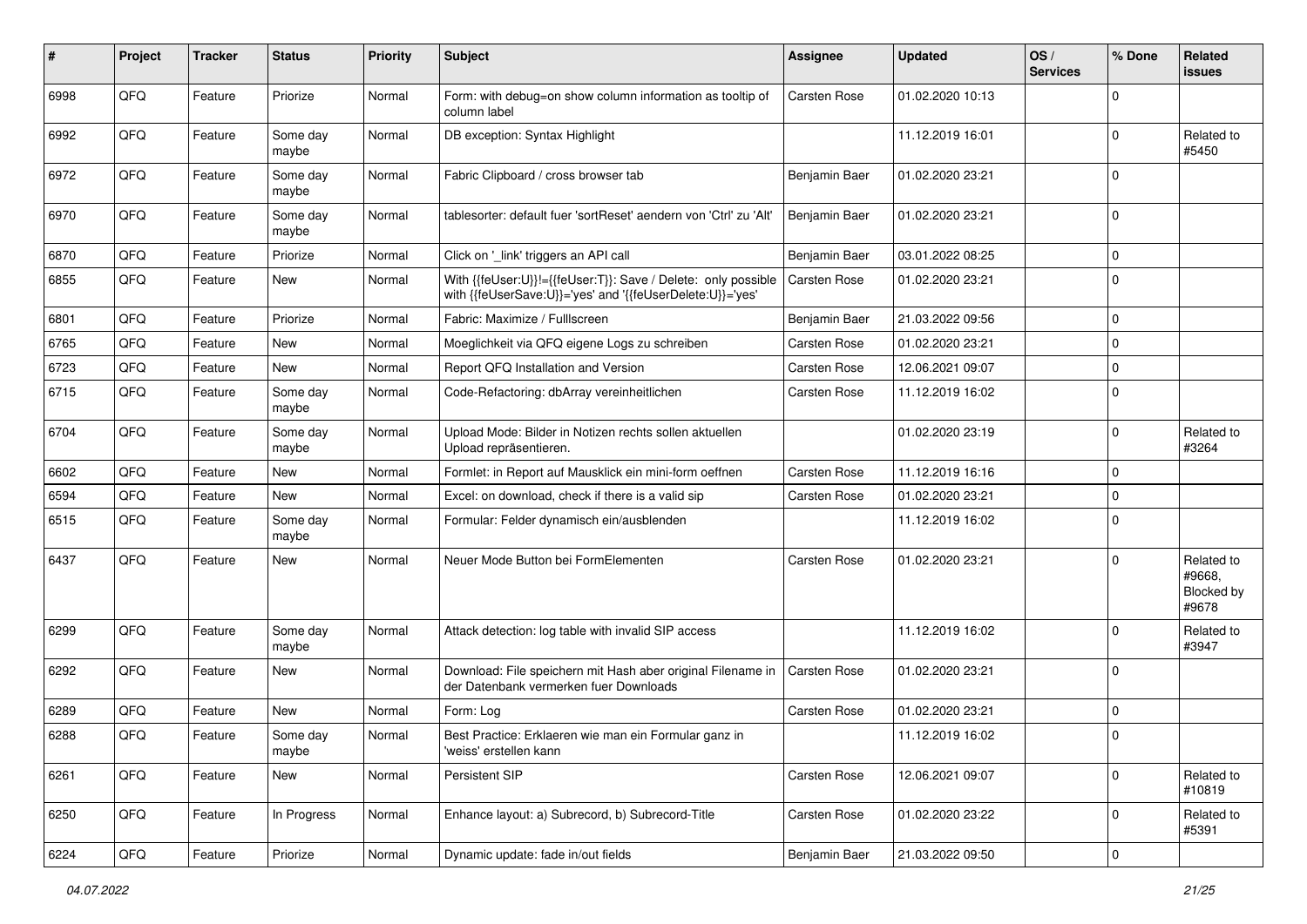| #    | Project | <b>Tracker</b> | <b>Status</b>     | <b>Priority</b> | <b>Subject</b>                                                                    | Assignee            | <b>Updated</b>   | OS/<br><b>Services</b> | % Done      | Related<br><b>issues</b>                    |
|------|---------|----------------|-------------------|-----------------|-----------------------------------------------------------------------------------|---------------------|------------------|------------------------|-------------|---------------------------------------------|
| 6084 | QFQ     | Feature        | Some day<br>maybe | Normal          | New escape type: 'D' - convert date                                               |                     | 01.02.2020 23:19 |                        | $\Omega$    |                                             |
| 6083 | QFQ     | Feature        | Some day<br>maybe | Normal          | Dynamic Update: Value Check via SQL                                               |                     | 11.12.2019 16:02 |                        | $\mathbf 0$ |                                             |
| 5983 | QFQ     | Feature        | Some day<br>maybe | Normal          | Form Submit (save & update): normalize date/-time FE                              | <b>Carsten Rose</b> | 01.02.2020 23:19 |                        | $\mathbf 0$ |                                             |
| 5942 | QFQ     | Feature        | Priorize          | Normal          | 'L' and 'type': append to links, generate via '_link' by using<br>'u:' .          | Carsten Rose        | 01.02.2020 10:13 |                        | $\mathbf 0$ |                                             |
| 5923 | QFQ     | Feature        | Some day<br>maybe | Normal          | fillStoreSystemBySqlLate                                                          |                     | 01.02.2020 23:19 |                        | $\mathbf 0$ |                                             |
| 5895 | QFQ     | Feature        | Some day<br>maybe | Normal          | Tutorial: List of all QFQ Features                                                |                     | 01.02.2020 23:19 |                        | $\mathbf 0$ |                                             |
| 5894 | QFQ     | Feature        | Feedback          | Normal          | Typeahead in Report: show/hide rows dynamically                                   | <b>Carsten Rose</b> | 18.02.2022 08:50 |                        | $\mathbf 0$ | Related to<br>#5893,<br>Related to<br>#5885 |
| 5893 | QFQ     | Feature        | Some day<br>maybe | Normal          | Edit on double-click                                                              |                     | 01.02.2020 23:19 |                        | $\mathbf 0$ | Related to<br>#5894                         |
| 5892 | QFQ     | Feature        | Some day<br>maybe | Normal          | QFQ should use T3 API to manipulate FE GROUP<br>membership                        |                     | 01.02.2020 23:20 |                        | $\mathbf 0$ |                                             |
| 5852 | QFQ     | Feature        | Some day<br>maybe | Normal          | Logging: mail.log / sql.log - im FE anzeigen und via AJAX<br>aktualisieren        | <b>Carsten Rose</b> | 01.02.2020 23:19 |                        | $\mathbf 0$ | Related to<br>#5885                         |
| 5851 | QFQ     | Feature        | Some day<br>maybe | Normal          | Queue System implementieren: MQTT, RabbitMQ                                       |                     | 01.02.2020 23:20 |                        | $\mathbf 0$ | Related to<br>#5715                         |
| 5850 | QFQ     | Feature        | Some day<br>maybe | Normal          | Deployment: In QFQ Doc best practice fuer zeitgemaesses<br>Deployment beschreiben |                     | 01.02.2020 23:20 |                        | $\mathbf 0$ |                                             |
| 5805 | QFQ     | Feature        | Some day<br>maybe | Normal          | TypeAHead SQL value instead of key stored                                         |                     | 01.02.2020 23:19 |                        | $\mathbf 0$ | Related to<br>#5444                         |
| 5783 | QFQ     | Feature        | Some day<br>maybe | Normal          | <b>BPMN View/Edit</b>                                                             |                     | 11.12.2019 16:02 |                        | $\Omega$    |                                             |
| 5782 | QFQ     | Feature        | New               | Normal          | NextCloud API                                                                     | Carsten Rose        | 01.02.2020 10:02 |                        | $\mathbf 0$ |                                             |
| 5715 | QFQ     | Feature        | New               | High            | PDF Caching                                                                       | <b>Carsten Rose</b> | 03.05.2021 21:14 |                        | $\mathbf 0$ | Related to<br>#5851,<br>Related to<br>#6357 |
| 5695 | QFO     | Feature        | In Progress       | Normal          | Multiform                                                                         | Carsten Rose        | 02.01.2021 18:38 |                        | $\mathbf 0$ |                                             |
| 5665 | QFO     | Feature        | Some day<br>maybe | Normal          | Versuch das '{{!' nicht mehr noetig ist.                                          | Carsten Rose        | 01.02.2020 23:20 |                        | $\mathbf 0$ | Related to<br>#7432,<br>Related to<br>#7434 |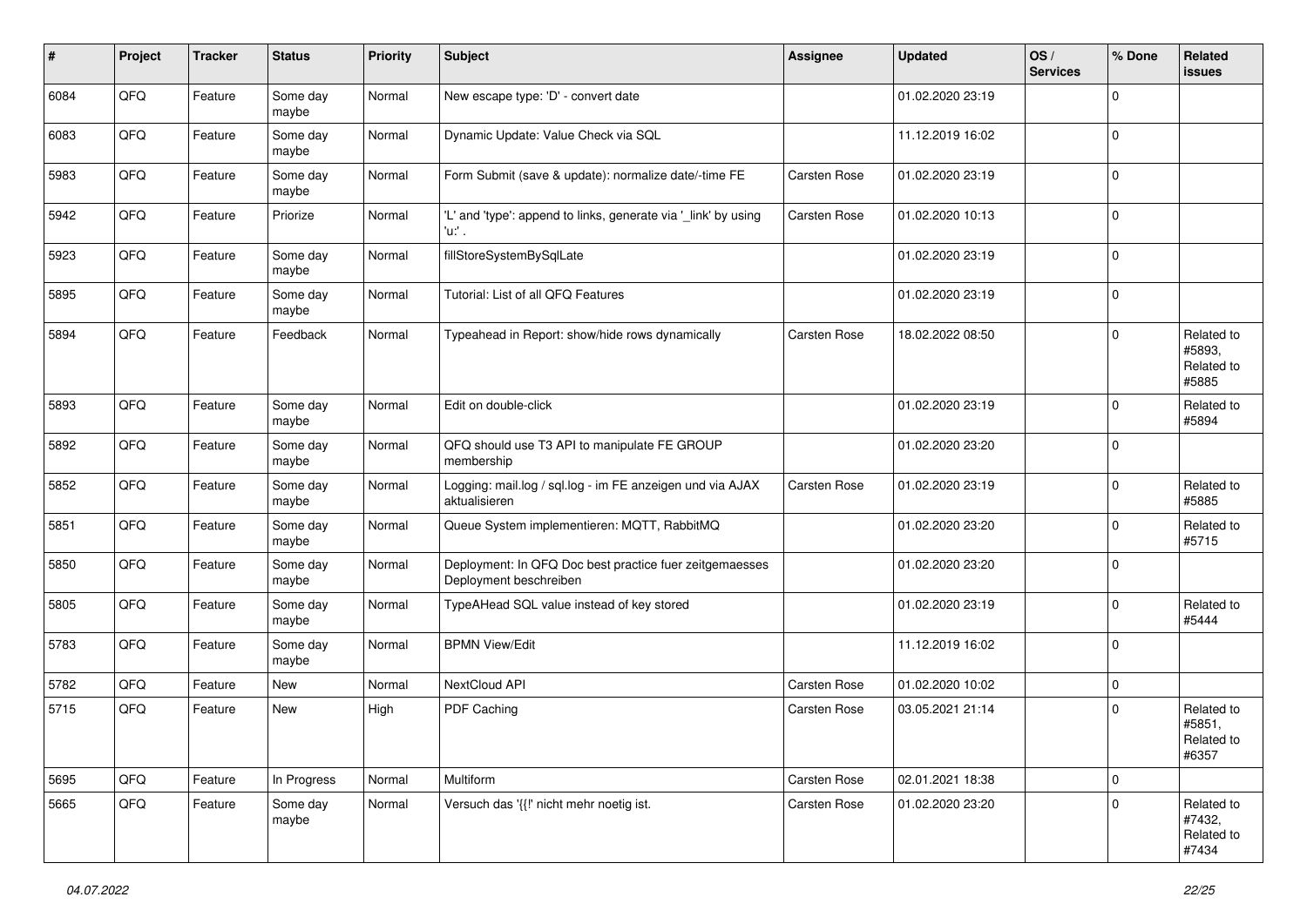| $\pmb{\sharp}$ | Project | <b>Tracker</b> | <b>Status</b>     | <b>Priority</b> | <b>Subject</b>                                                                                     | <b>Assignee</b>     | <b>Updated</b>   | OS/<br><b>Services</b> | % Done      | Related<br><b>issues</b> |
|----------------|---------|----------------|-------------------|-----------------|----------------------------------------------------------------------------------------------------|---------------------|------------------|------------------------|-------------|--------------------------|
| 5579           | QFQ     | Feature        | Some day<br>maybe | Normal          | Enhance Doc / Presentation: variable type 'link column type'                                       | Carsten Rose        | 01.02.2020 23:19 |                        | $\Omega$    |                          |
| 5562           | QFQ     | Feature        | Priorize          | Normal          | Drag'n'Drop fuer Uploads                                                                           | Benjamin Baer       | 21.03.2022 09:52 |                        | $\mathbf 0$ | Related to<br>#9706      |
| 5548           | QFQ     | Feature        | Some day<br>maybe | Normal          | 801 Textfiles/Scriptfiles als Thumbnail                                                            | <b>Carsten Rose</b> | 07.03.2022 16:26 |                        | $\mathbf 0$ |                          |
| 5480           | QFQ     | Feature        | Some day<br>maybe | Normal          | QFQ: Dokumentation mit Screenshots versehen                                                        | Carsten Rose        | 01.02.2020 23:20 |                        | $\Omega$    | Related to<br>#9879      |
| 5455           | QFQ     | Feature        | Some day<br>maybe | Normal          | Mail Redirects grId abhaengig                                                                      |                     | 01.02.2020 23:20 |                        | $\mathbf 0$ |                          |
| 5452           | QFQ     | Feature        | Some day<br>maybe | Normal          | Thumbnails from PDF: bad quality                                                                   |                     | 01.02.2020 23:20 |                        | $\mathbf 0$ |                          |
| 5428           | QFQ     | Feature        | Some day<br>maybe | Normal          | secure thumbnail: late render on access.                                                           | Carsten Rose        | 01.02.2020 23:20 |                        | $\mathbf 0$ |                          |
| 5389           | QFQ     | Feature        | Some day<br>maybe | Normal          | QFQ Design: Multline label / note                                                                  | Benjamin Baer       | 01.02.2020 23:19 |                        | $\mathbf 0$ |                          |
| 5366           | QFQ     | Feature        | Priorize          | Normal          | Saving with keyboard shortcuts                                                                     | Benjamin Baer       | 21.03.2022 09:47 |                        | $\mathbf 0$ |                          |
| 5345           | QFQ     | Feature        | New               | Normal          | Report: UPDATE / INSERT / DELETE statements should<br>trigger subqueries, depending on the result. | <b>Carsten Rose</b> | 27.05.2020 16:11 |                        | $\Omega$    |                          |
| 5342           | QFQ     | Feature        | Some day<br>maybe | Normal          | link - with HTML Attributes                                                                        |                     | 01.02.2020 23:20 |                        | $\mathbf 0$ | Related to<br>#14077     |
| 5160           | QFQ     | Feature        | Some day<br>maybe | Normal          | QFQ collaborative / together.js, ShareJS, y-js, collaborative,                                     |                     | 11.12.2019 16:02 |                        | $\mathbf 0$ |                          |
| 5132           | QFQ     | Feature        | Some day<br>maybe | Normal          | Error Message sendmail missing attachment: more details                                            | Carsten Rose        | 01.02.2020 23:19 |                        | $\mathbf 0$ |                          |
| 5131           | QFQ     | Feature        | <b>New</b>        | Normal          | Activate Spin Gear ('wait/busy' indicator) via LINK attribute                                      | <b>Carsten Rose</b> | 01.02.2020 23:21 |                        | $\mathbf 0$ |                          |
| 5129           | QFQ     | Feature        | Some day<br>maybe | Normal          | Reports: SQL fuer x Achse und y Achse                                                              |                     | 11.12.2019 16:02 |                        | $\Omega$    |                          |
| 5024           | QFQ     | Feature        | Some day<br>maybe | Normal          | Fabric: Generate PDF with edits                                                                    | Benjamin Baer       | 01.02.2020 23:20 |                        | $\mathbf 0$ | Related to<br>#10704     |
| 4974           | QFQ     | Feature        | Some day<br>maybe | Normal          | Long polling - inform all listening clients of changes                                             |                     | 11.12.2019 16:02 |                        | $\Omega$    |                          |
| 4956           | QFQ     | Feature        | Some day<br>maybe | Normal          | Sendmail: Benutzerdefinierte Headers                                                               | <b>Carsten Rose</b> | 11.12.2019 16:02 |                        | $\mathbf 0$ |                          |
| 4872           | QFQ     | Feature        | Some day<br>maybe | Normal          | Fields of Typo3 page available in STORE_TYPO3                                                      | <b>Carsten Rose</b> | 01.02.2020 23:19 |                        | $\mathbf 0$ |                          |
| 4869           | QFQ     | Feature        | Some day<br>maybe | Normal          | Dynamic Update (show, hide, readonly?, required?) for<br><b>Template Group Elements</b>            | <b>Carsten Rose</b> | 01.02.2020 23:19 |                        | $\Omega$    | Related to<br>#4865      |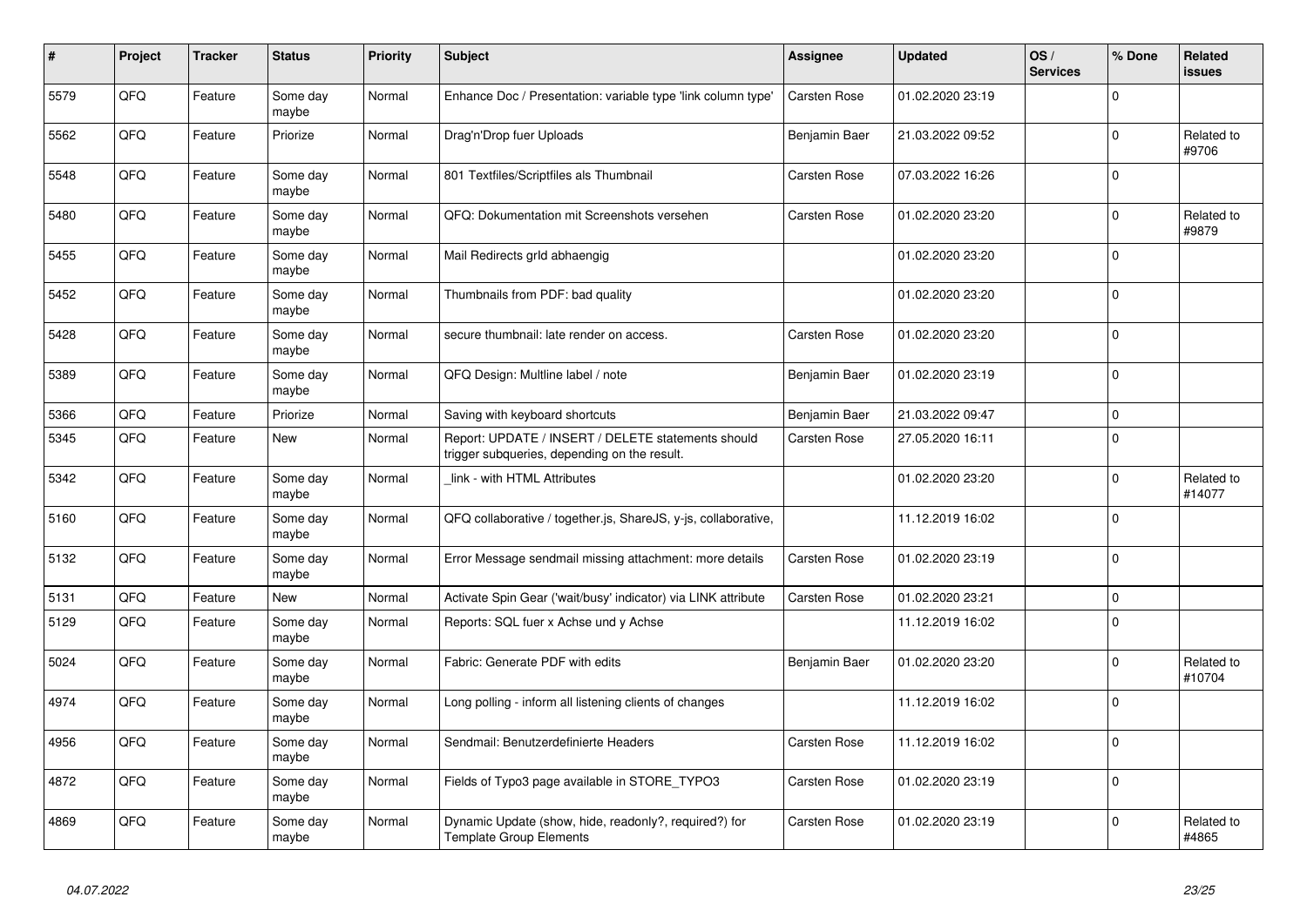| #    | <b>Project</b> | <b>Tracker</b> | <b>Status</b>     | <b>Priority</b> | <b>Subject</b>                                                                                                                                                | Assignee            | <b>Updated</b>   | OS/<br><b>Services</b> | % Done      | <b>Related</b><br><b>issues</b> |
|------|----------------|----------------|-------------------|-----------------|---------------------------------------------------------------------------------------------------------------------------------------------------------------|---------------------|------------------|------------------------|-------------|---------------------------------|
| 4839 | QFQ            | Feature        | Some day<br>maybe | Normal          | gfg-handle in <head> Abschnitt</head>                                                                                                                         | <b>Carsten Rose</b> | 11.12.2019 16:02 |                        | $\Omega$    |                                 |
| 4816 | QFQ            | Feature        | Some day<br>mavbe | Normal          | Templates for QFQ Reports (Tables, Radios, )                                                                                                                  |                     | 01.02.2020 23:20 |                        | $\Omega$    |                                 |
| 4757 | QFQ            | Feature        | Some day<br>maybe | Normal          | Test subrecord: download links ok? Links ok?                                                                                                                  | <b>Carsten Rose</b> | 01.02.2020 23:20 |                        | $\Omega$    |                                 |
| 4719 | QFQ            | Feature        | Some dav<br>maybe | Normal          | Custom Message in Client in case of 'Browser tab close,<br>modification will be lost'                                                                         |                     | 01.02.2020 23:20 |                        | $\Omega$    |                                 |
| 4652 | QFQ            | Feature        | Some day<br>maybe | Normal          | UZH CD: Weiterleitung auf benutzerdefinierte 403/404 Seite                                                                                                    | Carsten Rose        | 01.02.2020 23:20 |                        | $\mathbf 0$ |                                 |
| 4650 | QFQ            | Feature        | Some day<br>maybe | Normal          | Convert html to doc/rtf                                                                                                                                       | Carsten Rose        | 01.02.2020 23:20 |                        | $\mathbf 0$ | Related to<br>#10704            |
| 4640 | QFQ            | Feature        | Some day<br>maybe | Normal          | Rename System Forms                                                                                                                                           |                     | 01.02.2020 23:20 |                        | $\mathbf 0$ |                                 |
| 4627 | QFQ            | Feature        | Some day<br>maybe | Normal          | dbupdate: all tables - check 'create', 'modified' if it is possible<br>to change to default 'CURRENT_TIMESTAMP' and modified<br>'ON UPDATE CURRENT TIMESTAMP' |                     | 01.02.2020 23:20 |                        | $\mathbf 0$ |                                 |
| 4626 | QFQ            | Feature        | Some day<br>maybe | Normal          | Mobile View: 'classBody=qfq-form-right' makes no sense                                                                                                        |                     | 01.02.2020 23:20 |                        | $\Omega$    |                                 |
| 4606 | QFQ            | Feature        | Some dav<br>maybe | Normal          | link: qualifier to render bootstrap button                                                                                                                    | Carsten Rose        | 01.02.2020 23:19 |                        | $\mathbf 0$ |                                 |
| 4551 | QFQ            | Feature        | Some day<br>maybe | Normal          | Set 'pills' via dynamicUpdate to show/hide/disabled                                                                                                           |                     | 01.02.2020 23:20 |                        | $\Omega$    | Related to<br>#3752             |
| 4536 | QFQ            | Feature        | Some day<br>maybe | Normal          | FE upload: problem with delete if mutliple uploads an<br>FE.name="                                                                                            |                     | 01.02.2020 23:20 |                        | $\Omega$    |                                 |
| 4446 | QFQ            | Feature        | Some day<br>maybe | Normal          | New FE get same feldContainerId as last modifed FE                                                                                                            |                     | 01.02.2020 23:20 |                        | $\mathbf 0$ |                                 |
| 4445 | QFQ            | Feature        | Some day<br>maybe | Normal          | template group: Option to simulate fieldset                                                                                                                   |                     | 28.06.2021 14:11 |                        | $\Omega$    |                                 |
| 4444 | QFQ            | Feature        | Some day<br>maybe | Normal          | FE.type=upload: detect mime type                                                                                                                              |                     | 11.12.2019 16:02 |                        | $\mathbf 0$ | Related to<br>#4303             |
| 4443 | QFQ            | Feature        | Some day<br>maybe | Normal          | Form: multiple secondary tables                                                                                                                               |                     | 01.02.2020 23:20 |                        | $\Omega$    |                                 |
| 4442 | QFQ            | Feature        | Some day<br>maybe | Normal          | Special Column Name: _link - new symbol G (Glyph) to<br>choose any available symbol                                                                           |                     | 11.12.2019 16:02 |                        | $\Omega$    |                                 |
| 4440 | QFQ            | Feature        | Some day<br>maybe | Normal          | Manual.rst: explain how to. expand PHP Session to 4h                                                                                                          |                     | 11.12.2019 16:02 |                        | $\mathbf 0$ |                                 |